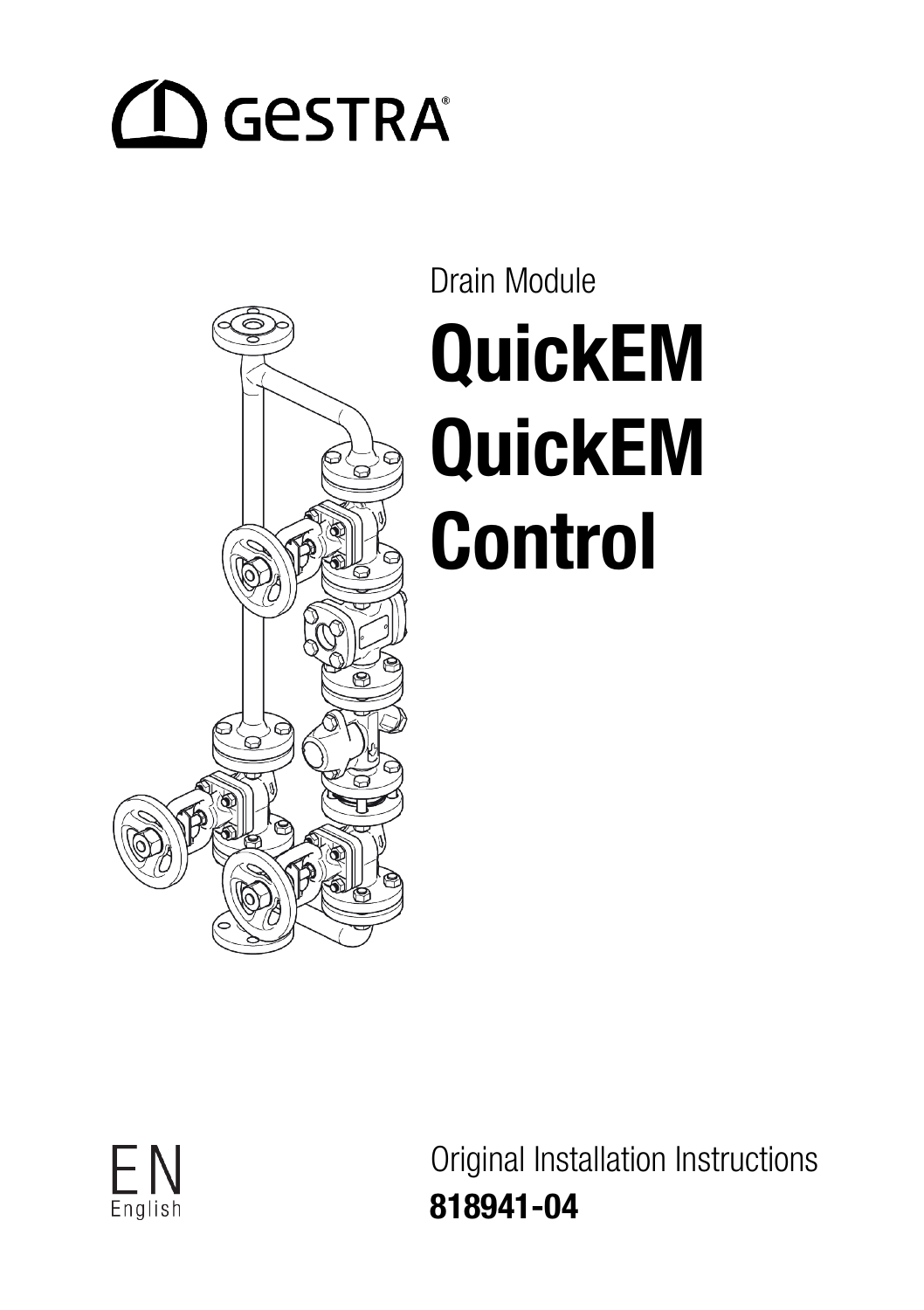## **Contents**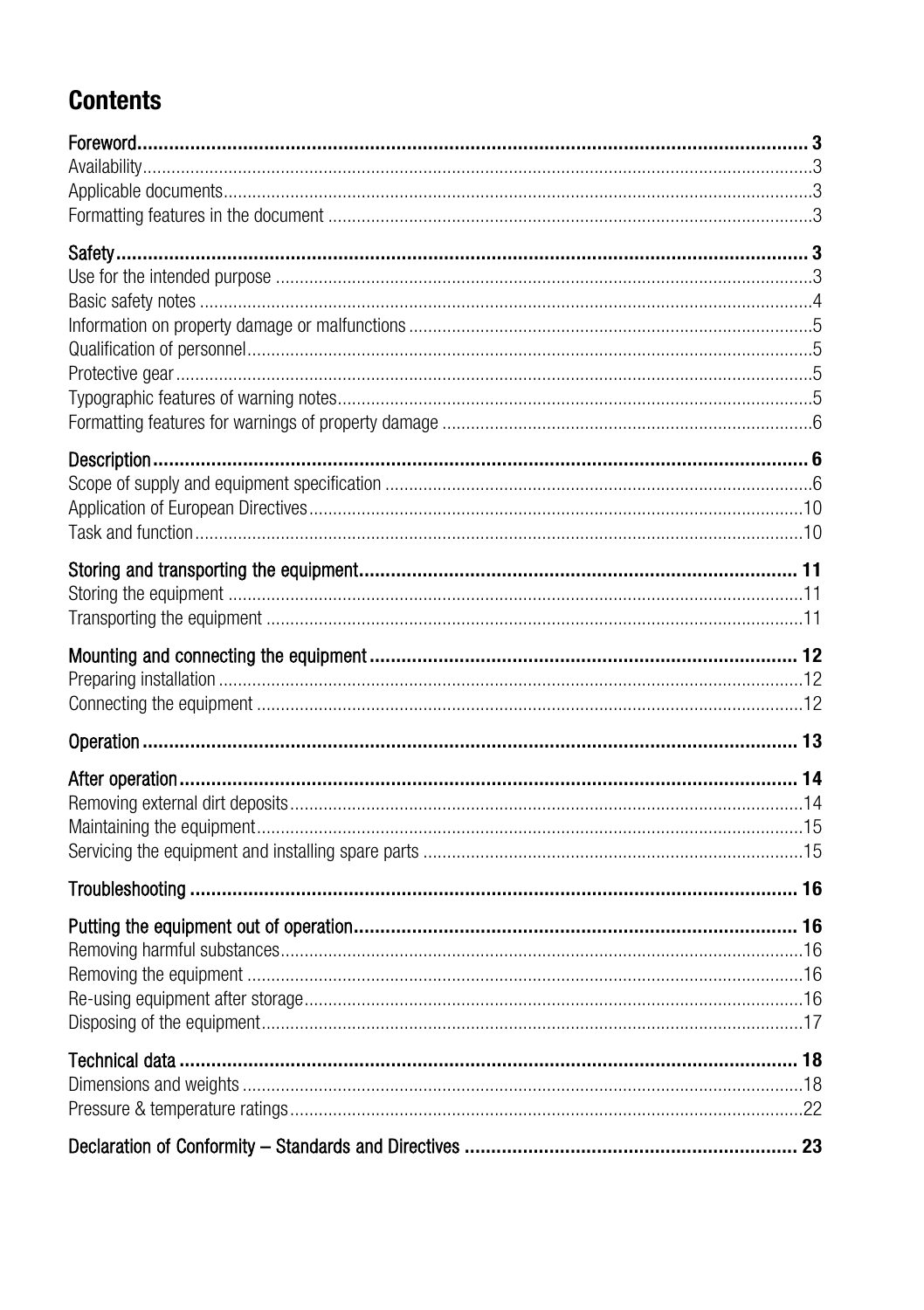## <span id="page-2-0"></span>Foreword

This installation & operating manual will help you use the following types of drain modules safely and efficiently for their intended purpose:

- **D** QuickEM
- **D** QuickEM Control

These drain modules will be called equipment in this document.

This installation & operating manual is intended for anyone commissioning, using, operating, servicing, cleaning or disposing of this equipment and, in particular, for professional after-sales service technicians, qualified personnel and authorised and trained staff.

All of these persons must read and understand the content of this installation & operating manual.

Following the instructions given in this installation & operating manual helps avoiding danger and increases the reliability and service life of the equipment. Please note that in addition to the instructions given in this installation & operating manual you must also observe all locally applicable rules and regulations concerning the prevention of accidents as well as approved safety guidelines for good professional practice.

## <span id="page-2-1"></span>Availability

Keep this installation & operating manual together with the plant documentation for future reference. Make sure that this installation & operating manual is available to the operator.

The installation & operating manual is part of the equipment. Please hand over this installation & operating manual when selling the equipment or passing it on.

## <span id="page-2-2"></span>Applicable documents

For more information and further instructions regarding the components built into the equipment refer to their individual installation & operating manuals. These documents are to be regarded as part of this installation & operating manual and must be kept in a safe place for future reference. Please hand over these documents when selling the equipment or passing it on.

#### <span id="page-2-3"></span>Formatting features in the document

Certain text elements of this installation & operating manual feature a specific typographic design. You can easily distinguish the following text elements:

Standard text

Cross-reference

- **D** Listing
	- Sub-items in listings
- $\triangleright$  Steps for action.
	- Here you will find additional useful G) information and tips serving to assist you in using the equipment to its fullest potential.

## <span id="page-2-4"></span>**Safety**

#### <span id="page-2-5"></span>Use for the intended purpose

The following types of equipment are designed to discharge condensate from steam systems:

- **D** QuickEM
- **D** QuickEM Control

QuickEM Control is also designed for monitoring steam traps for banking-up of condensate and loss of live steam.

Use measuring electrodes NRG 16-27 and NRG 16- 28 only in conjunction with suitable analysing devices (e. g. GESTRA test station NRA 1-3). Suitable analysing devices are specified in the operating manuals of the respective measuring electrodes.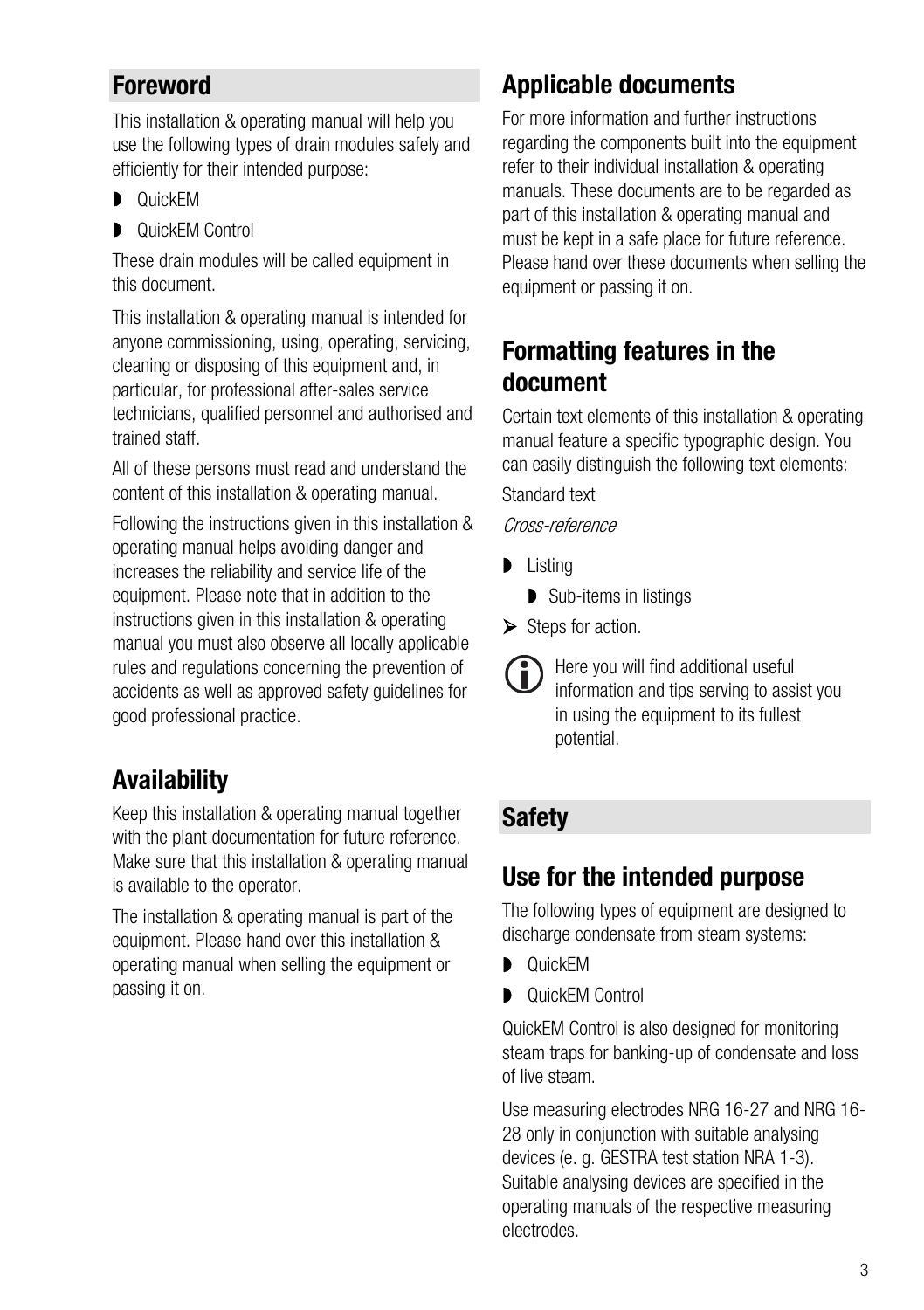The equipment must only be used within the allowable pressure and temperature limits and only if the chemical and corrosive influences on the equipment are taken into account.

Correct use includes compliance with the instructions given in this installation & operating manual, in particular obedience to all safety instructions.

Any other use of the equipment is considered to be improper.

In particular any kind of refitting or modification of the equipment without prior approval of the manufacturer is regarded as improper use.

Note that the equipment is also used incorrectly if the materials of the equipment are not suitable for the fluid.

## <span id="page-3-0"></span>Basic safety notes

#### Explosion hazard

Risk of explosion caused by static electricity if the equipment is improperly mounted in potentially explosive areas!

Observe all safety standards for fire and explosion prevention prescribed for the place of **installation** 

The equipment and its component parts must only be mounted or removed by qualified personnel.

Make sure that any static electricity is discharged.

#### Risk of severe injuries

- The equipment is under pressure during operation and may be hot. Before carrying out any work on the equipment make sure that the following requirements are met:
	- The pipes must be depressurized (0 bar).
	- ▶ The fluid must be completely removed from the pipes and the equipment.
	- During work on the equipment the installation must be switched off and protected against unauthorised or unintended activation.
- The pipes and the equipment must have cooled down to room temperature (approx.  $20°C$ ).
- If the equipment is used in contaminated areas there is a risk of severe injuries or death caused by harmful substances in or on the equipment. Before working on the equipment make sure that it is completely decontaminated. Always wear the protective clothing prescribed for contaminated areas when working on the equipment.
- The equipment must only be used with fluids that do not attack the material and the gaskets and sealings of the equipment. Otherwise leaks may occur and hot or toxic fluid could escape.
- The equipment and its component parts must only be mounted or removed by qualified personnel. A qualified person must be acquainted with and experienced in the following:
	- **Making pipe connections.**
	- Selecting suitable lifting gear and understanding the rules for its safe use.
	- Working with dangerous (contaminated, hot or pressurized) fluids.
- If the admissible temperature and pressure limits are exceeded the equipment may be destroyed and hot or pressurized fluid may escape. Make sure that the equipment is only operated within the admissible service range and limits.

For more information on pressure and temperature ratings see name plate or refer to the respective operating manual of the component part.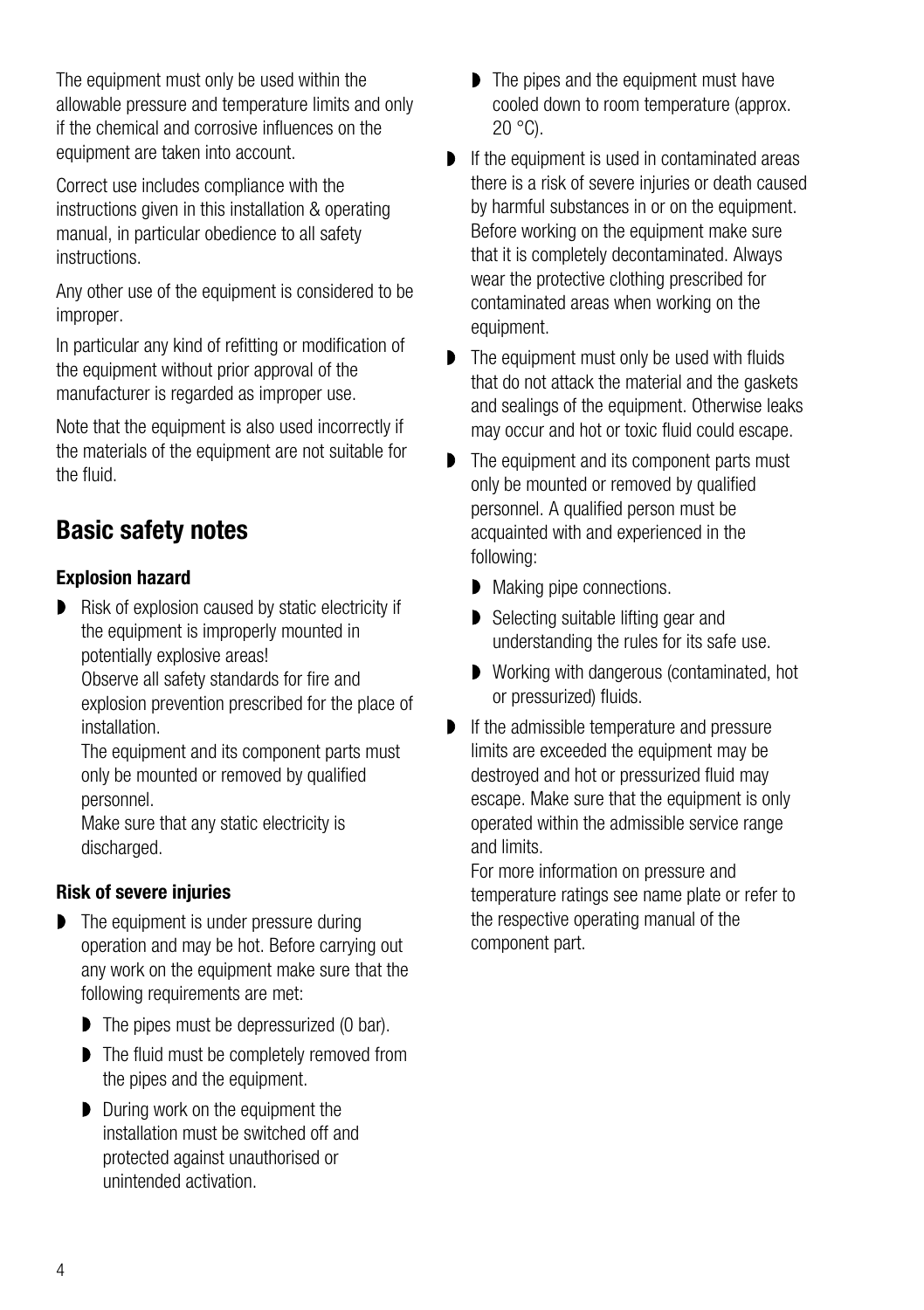#### Risk of minor injuries

- **B** Sharp edges on internals present the danger of cuts to hands. Always wear industrial gloves when servicing the equipment.
- If the support of the equipment during installation is insufficient the equipment might fall down, thereby causing bruises or injuries. Make sure the equipment is safely held in place during installation and cannot fall down. Wear protective safety footwear.
- Risk of bruises or injuries if you touch moving parts inside the equipment. Never touch any moving parts! Wear sturdy protective gloves.

#### <span id="page-4-0"></span>Information on property damage or malfunctions

- Malfunctions will occur if the equipment is installed in a wrong position or with the flow pattern in the opposite direction of the fluid flow. This may result in damage to the equipment or the installation. Observe the flow direction arrow on the equipment body and make sure it matches the direction of the fluid flow in the pipe when installing the equipment.
- $\blacksquare$  If the material is unsuitable for the fluid increased wear may occur and fluid may escape. Make sure that the material is suitable for the fluid used in your installation.

## <span id="page-4-1"></span>Qualification of personnel

A qualified person must be acquainted with and experienced in the following:

- **■** the pertinent on-site rules and regulations for preventing fire and explosions as well as industrial safety regulations
- working on pressure equipment
- $\blacksquare$  making pipe connections
- **D** working with dangerous (hot or pressurized) fluids
- lifting and transporting loads
- **D** observing all notes and instructions in this installation & operating manual and the applicable documents

### <span id="page-4-2"></span>Protective gear

The operator must ensure that anyone working on the equipment must wear the required protective clothing and safety gear stipulated for the site of installation. The protective clothing must be suitable for the used media and must protect the wearer against safety and health hazards associated with a particular job to be carried out at the site of installation. Protective clothing & equipment must provide protection from potential hazards, in particular from injuries to:

- Head
- Eyes
- Body
- Hand
- **Feet**
- $Hearin<sub>0</sub>$

Note that this list is not exhaustive. The operator must establish personal protective equipment guidelines and specify any additional protective gear that is required if the worker is exposed to a specific risk at the site of installation.

#### <span id="page-4-3"></span>Typographic features of warning notes

## DANGER

Notes with the heading DANGER warn against imminent dangerous situations that can lead to death or serious injuries.

## WARNING



Notes with the heading WARNING warn against possibly dangerous situations that could lead to death or serious injuries.

## **CAUTION**

Notes with the heading CAUTION warn against dangerous situations that could lead to minor or moderate injuries.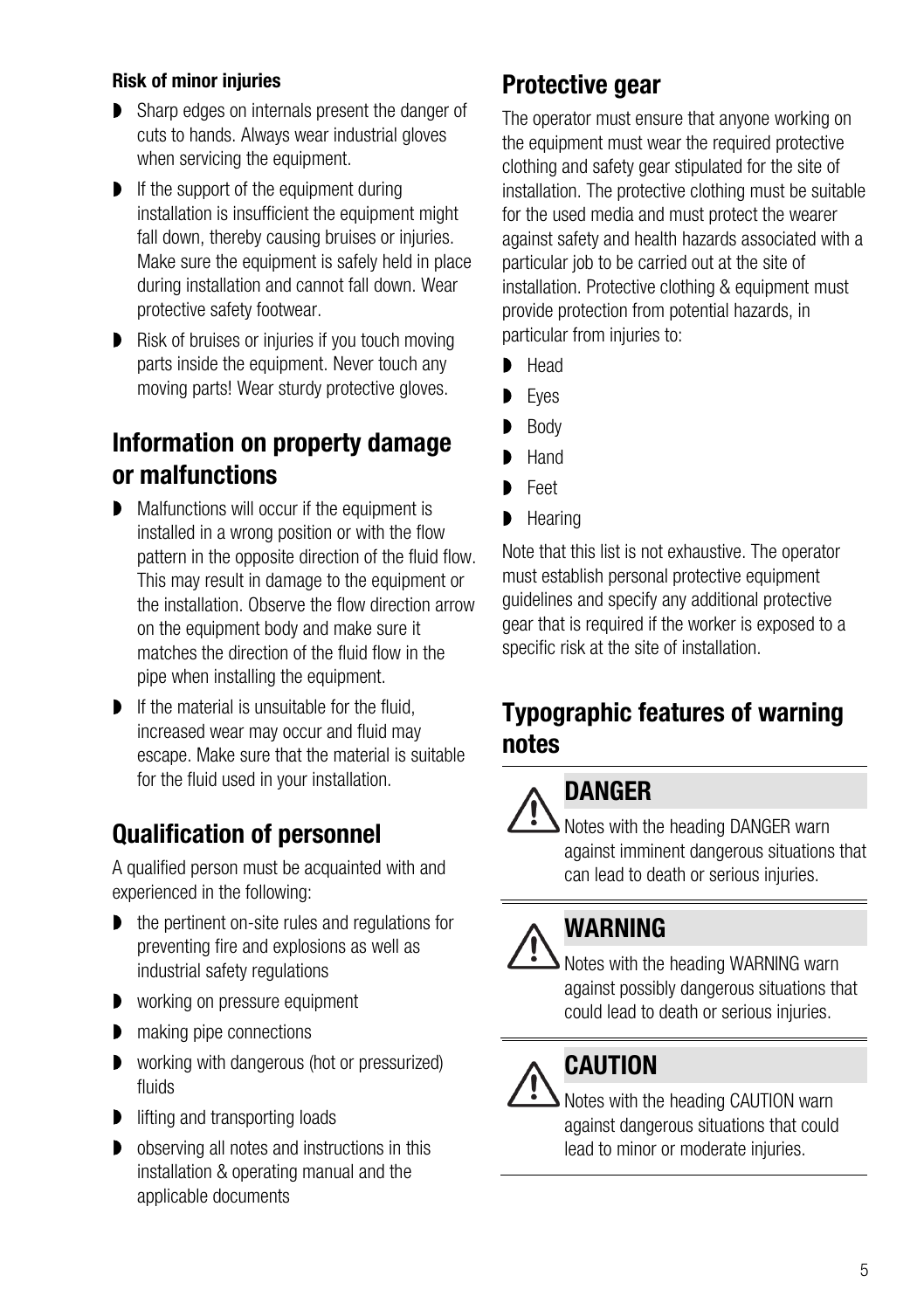### <span id="page-5-0"></span>Formatting features for warnings of property damage

#### **Attention!**

This information warns of a situation leading to property damage.

#### <span id="page-5-1"></span>**Description**

#### <span id="page-5-2"></span>Scope of supply and equipment specification

#### Scope of supply

Our equipment is delivered packed and ready for assembly.

The pipe connections are provided with caps to protect them against contamination.

Following items are supplied:

- $\blacktriangleright$  the equipment
- this installation & operating manual
- the installation & operating manuals of all components built into the equipment

Note that neither any parts required for installing the equipment (such as counter flanges, screws, bolts or gaskets) nor the test station necessary for evaluating the measurement results of QuickEM Control are part of the delivery.

#### Equipment specification

The drain module consists of several components and combines all necessary functions in one item of equipment:

- a steam trap for discharging condensate
- shut-off valves on either side of the trap for isolating the trap
- a non-return valve prevents the fluid from flowing back
- **a** branch line for bypassing the fluid if the steam trap is shut off
- a sightglass for visual indication of flow and steam trap performance
- a measuring electrode (only fitted in QuickEm Control) for checking steam trap performance



This installation manual shows equipment mounted with bypass in horizontal position. The text will indicate if the equipment can also be installed in a vertical position.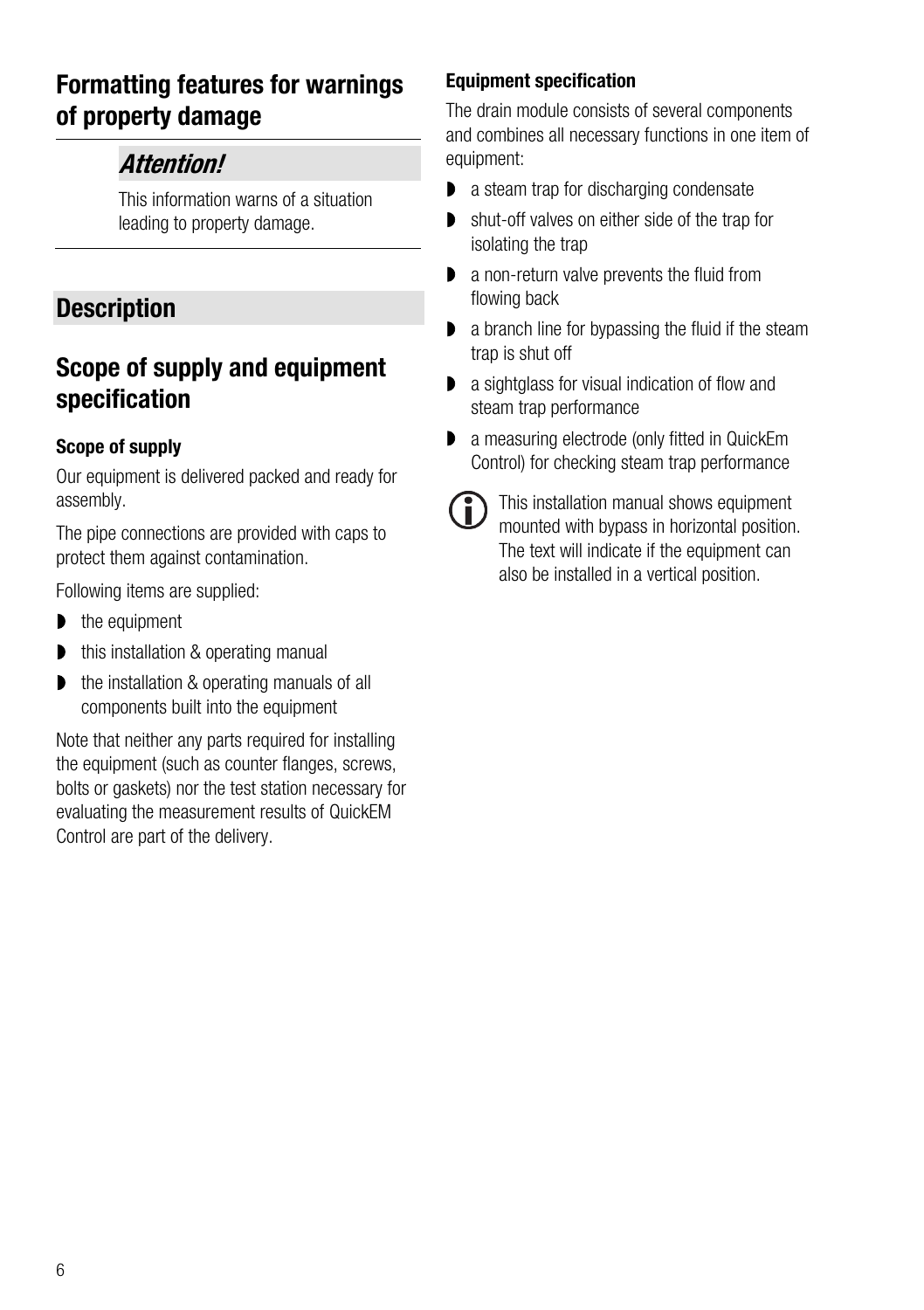

| <b>Item</b>   | <b>Designation</b>      |
|---------------|-------------------------|
| no.           |                         |
|               | Shut-off valve          |
| $\mathcal{P}$ | Sightglass              |
| 3             | Steam trap <sup>1</sup> |

- 1 The following types of steam trap (3) are possible:
	- UNA
	- BK (not shown)
	- **MK** (not shown)

The equipment can be installed in horizontal position. A special version for vertical installation with downward flow is optionally available.

| <b>Item</b><br>no. | <b>Designation</b> |
|--------------------|--------------------|
|                    | Non-return valve   |
| 5                  | Bypass             |
| 6                  | Direction of flow  |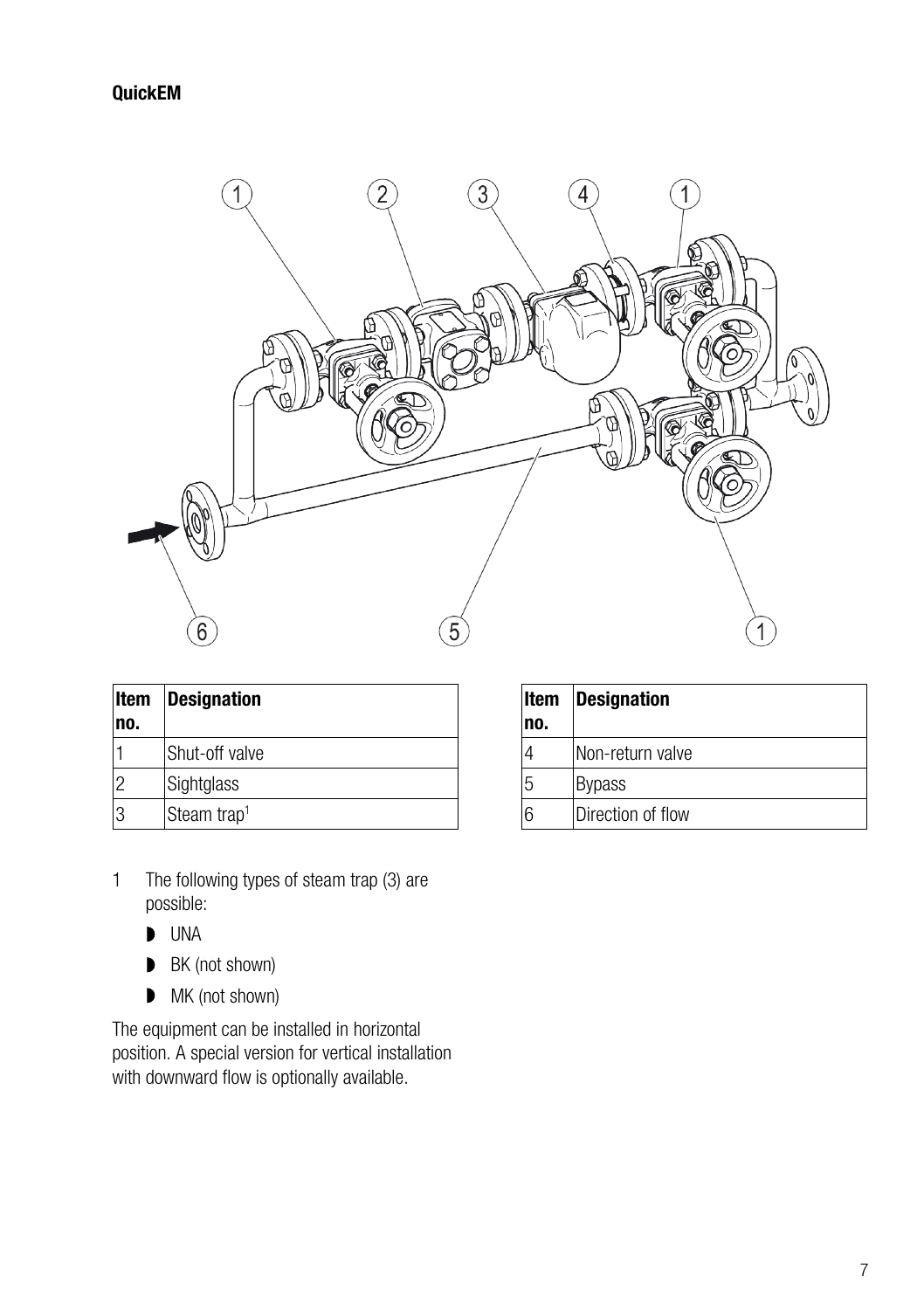#### QuickEM Control



| Item<br>no. | <b>Designation</b>      |
|-------------|-------------------------|
|             | Shut-off valve          |
| 3           | Steam trap <sup>1</sup> |
|             | Non-return valve        |

| Item | <b>Designation</b>                              |
|------|-------------------------------------------------|
| no.  |                                                 |
| 5    | <b>Bypass</b>                                   |
| 6    | Direction of flow                               |
|      | Measuring electrode (attached to steam<br>trap) |

- 1 The following types of steam trap (3) are possible:
	- BK 45 with measuring electrode NRG 16-28 (horizontal and vertical position of installation)
	- **MK 45 with measuring electrode NRG 16-**28 (horizontal and vertical position of installation)
	- **UNA 4 (DN40, DN50) with measuring** electrode NRG 16-27 (horizontal position

of installation, not shown)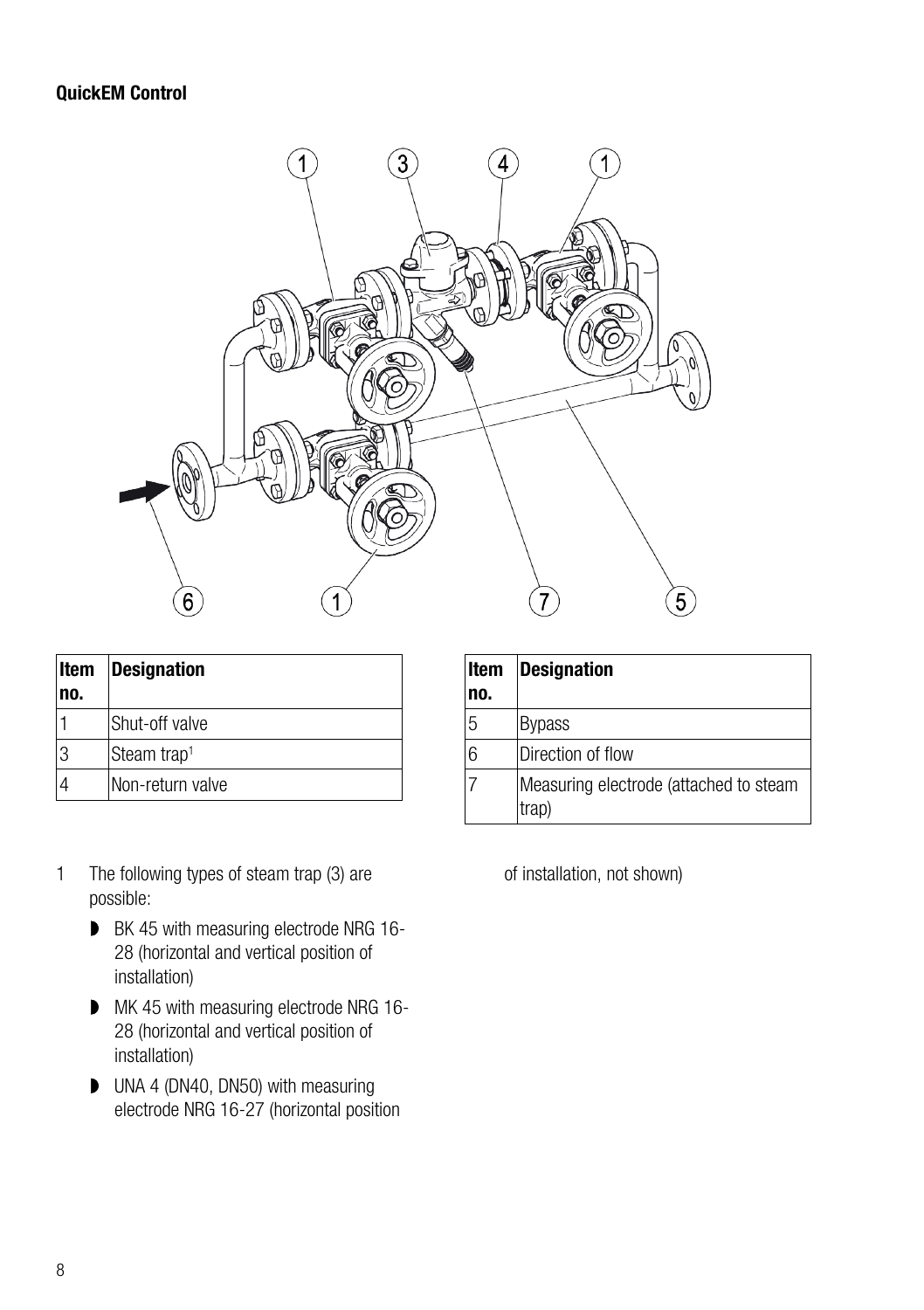

| Item<br>no. | <b>Designation</b>      |
|-------------|-------------------------|
|             | Shut-off valve          |
| 3           | Steam trap <sup>1</sup> |
|             | Non-return valve        |
| 5           | <b>Bypass</b>           |

- 1 The following types of steam trap (3) are possible:
	- UNA 1 (DN15–25) with measuring electrode NRG 16-27 (horizontal position of installation)
	- BK 15 with measuring electrode NRG 16-27 (horizontal position of installation, not shown)
	- MK 25 with measuring electrode NRG 16-27 (horizontal position of installation, not shown)

| ltem | <b>Designation</b>  |  |  |
|------|---------------------|--|--|
| no.  |                     |  |  |
| 6    | Direction of flow   |  |  |
|      | Measuring electrode |  |  |
| 8    | Test chamber        |  |  |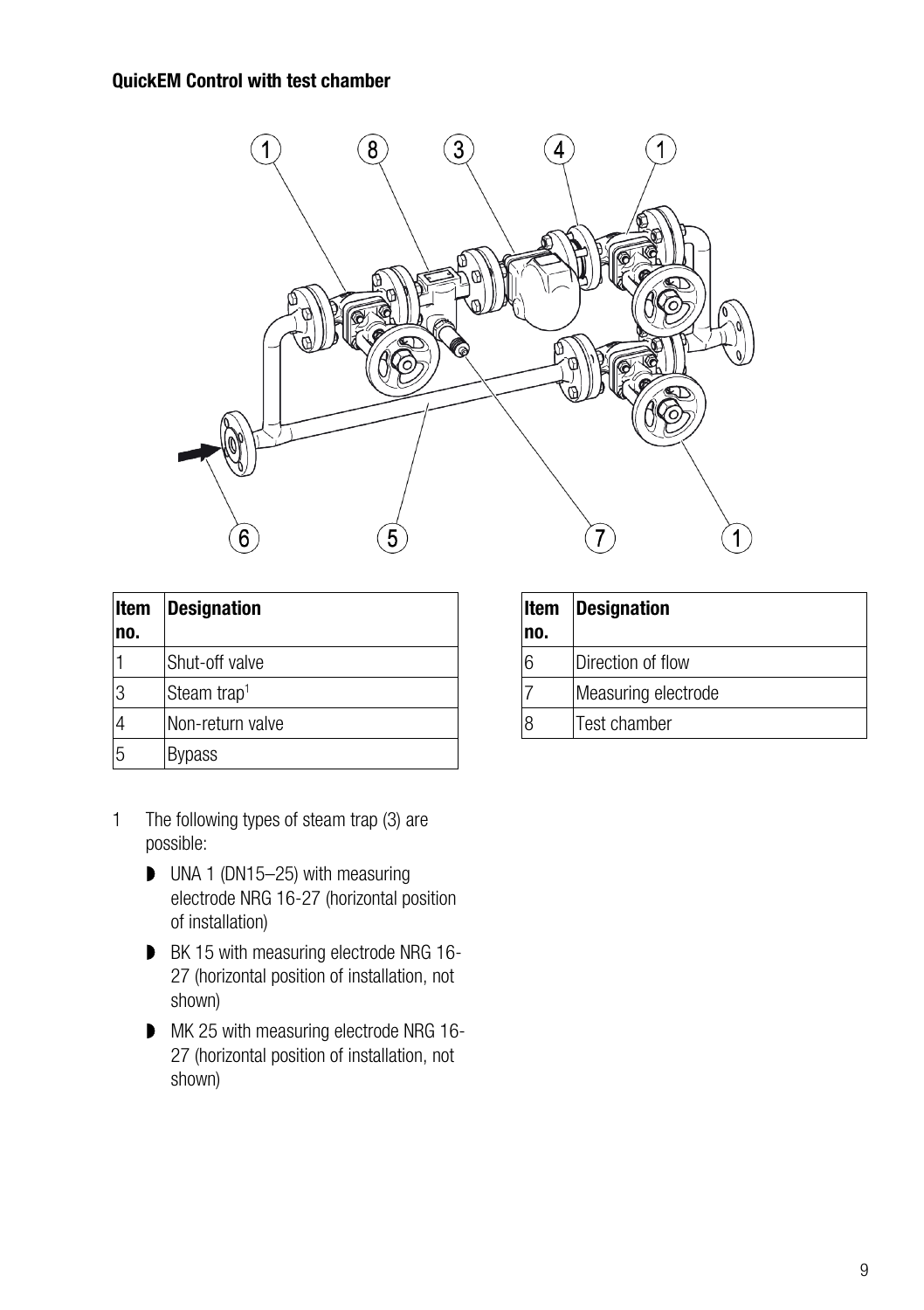#### Name plate/identification

The equipment does not have a nameplate. The nameplates of the individual components are described in the respective installation & operating manuals.

## <span id="page-9-0"></span>Application of European Directives

#### Fluids

The equipment is designed for the following fluids (in accordance with the EU Pressure Equipment Directive or Pressure Equipment (Safety) Regulations in the UK):

 $\blacksquare$  Fluids of group 2

Due consideration must be given to chemical and corrosive influences.

The CE markings of the individual components are described in the respective installation & operating manuals.

#### Potentially explosive atmospheres

The equipment does not have its own potential source of ignition (as per ATEX Directive). Please pay attention to the following information:

When installed, static electricity may arise between the equipment and the connected system. When used in potentially explosive atmospheres. the plant manufacturer or plant operator is responsible for discharging or preventing possible static charge.

If it is possible for medium to escape, e.g. through actuating mechanisms or leaks in threaded joints, the plant manufacturer or plant operator must take this into consideration when dividing the area into zones.

#### QuickEM Control

QuickEM Control equipment must NOT be used in potentially explosive areas.

#### <span id="page-9-1"></span>Task and function

Drain modules QuickEM and QuickEM Control are designed to discharge condensate from steam systems: For this purpose the drain module is equipped with a steam trap.

QuickEM Control is also designed for monitoring steam traps for banking-up of condensate and loss of live steam. For this purpose the equipment is fitted with a measuring electrode. The measuring electrode is either mounted in the steam trap or a test chamber. An additional test station, e. g. Test Station NRA 1-3, is required for evaluating the readings of the measuring electrode.

Two shut-off valves allow you to isolate the equipment so that you can carry out maintenance or service work on individual components.

The fluid can flow through the bypass when these shut-off valves are closed. During normal operation the shut-off valve in the bypass line can be closed to prevent the fluid from flowing through the bypass.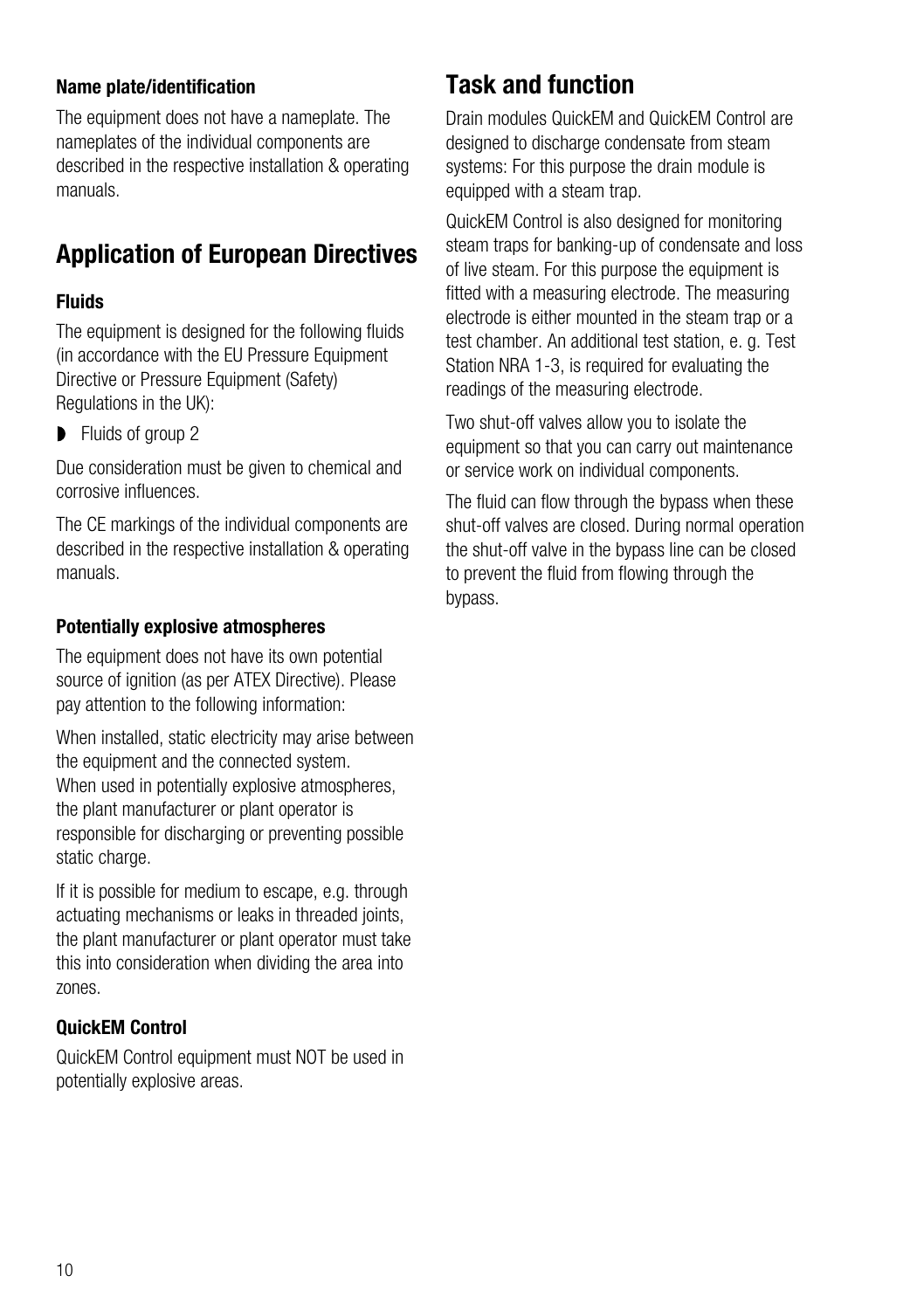#### <span id="page-10-0"></span>Storing and transporting the equipment

#### Attention!

Equipment can be damaged if stored or transported improperly.

- $\triangleright$  Close all openings with the sealing plugs or covers supplied with the equipment or use similar sealing covers.
- $\triangleright$  Protect the equipment against moisture and corrosive atmospheres.
- $\triangleright$  Please contact the manufacturer if the specified transport and/or storage requirements cannot be met.

## <span id="page-10-1"></span>Storing the equipment

- $\triangleright$  Please observe the following items when storing the equipment:
- Do not store the equipment for more than 12 months.
- Use the supplied sealing plugs or other suitable seal caps in order to seal off all openings of the equipment.
- **P** Protect the sealing surfaces and contact areas against mechanical damage.
- **P** Protect the equipment and all components against hard shocks and impacts.
- Store the equipment only in closed rooms that meet the following environmental conditions:
	- Air humidity below 50 %, not condensing
	- Indoor air: clean, salt-free and non-corrosive
	- Temperature 5-40 °C.
- $\triangleright$  Make sure that all these requirements are always met when storing the equipment.
- $\triangleright$  Please contact the manufacturer if you cannot comply with the recommended storage conditions.

## <span id="page-10-2"></span>Transporting the equipment

# **CAUTION**

Do not drop the equipment. If it falls down it may cause bruises and injuries.

- $\triangleright$  To transport and mount the equipment safely use suitable lifting gear.
- $\triangleright$  Connect a noose strap of the lifting gear to each end connection.
- $\triangleright$  Provide adequate support for the equipment during transport and installation.
- $\triangleright$  Wear protective safety footwear.

 Lightweight equipment may be transported and mounted without using any lifting gear.

To lift equipment the weight of which exceeds approx. 25 kg, you need the help of a second person or suitable lifting gear.

Your physical strength and on-site regulations and conditions determine what weight can be lifted and if support is required.

#### Attention!

Shut-off valves may get damaged if the handwheels are used for lifting the equipment.

- $\triangleright$  Connect the lifting gear only to the end connections.
- $\triangleright$  Meet the requirements for storage also when transporting the equipment.
- $\triangleright$  Prior to transport seal off connections with sealing plugs.
	- If you do not have the sealing plugs supplied with the equipment use appropriate seal caps to seal off the connections.
- $\triangleright$  For short distances (only a few metres) you can transport the equipment unpacked.
- $\triangleright$  When transporting the equipment over larger distances use the original packaging.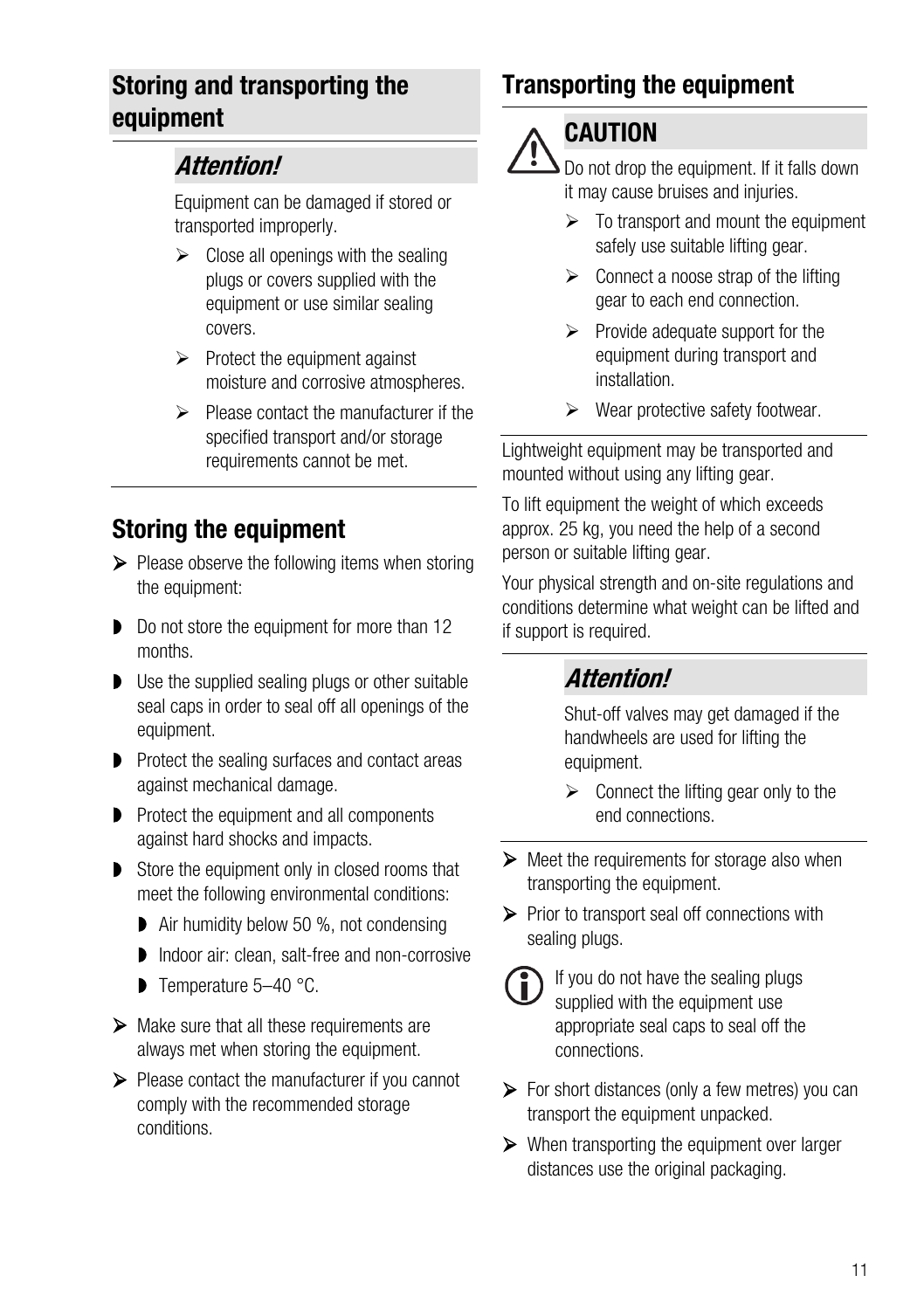$\triangleright$  If you do not have the original packaging use a box that protects the equipment adequately against corrosion and physical damage.

For a short period of time the equipment may be transported even if the temperature is below 0 °C, provided that the equipment is completely empty and dry.

#### <span id="page-11-0"></span>Mounting and connecting the equipment

### <span id="page-11-1"></span>Preparing installation

- $\triangleright$  Take the equipment out of the transport packaging.
- $\triangleright$  Check the equipment for transport damage.
- $\triangleright$  Contact the manufacturer if you detect any kind of shipping damage.

When supplied by the factory, the connections may be sealed off with sealing plugs.

- $\triangleright$  Remove sealing plugs before mounting the equipment.
- $\triangleright$  Keep the sealing plugs and the packing for further use.

# DANGER

Personnel working on pipes are exposed to safety risks and may suffer severe injuries, poisoning or even loss of life.

- $\triangleright$  Make sure that no hot or hazardous fluid is in the equipment or the pipes.
- $\triangleright$  Make sure that the pipes upstream and downstream of the equipment are depressurised.
- $\triangleright$  Make sure that the installation is switched off and protected against unauthorised or unintended activation.
- $\triangleright$  Make sure that the equipment and the pipes have cooled down to room temperatures.
- $\triangleright$  Wear protective clothing that is suitable for the fluid and, if necessary, wear protective gear.

 For more information on suitable protective clothing and safety gear refer to the safety data sheet of the fluid in question.

- $\triangleright$  Drain pipes until they are empty.
- $\triangleright$  Switch the installation off and protect it against unauthorised or unintended re-activation.

## <span id="page-11-2"></span>Connecting the equipment

#### **DANGER**

Incorrectly connected equipment can cause fatal accidents or severe injuries.

- $\triangleright$  Make sure that only qualified skilled personnel connect the equipment to pipes.
- $\triangleright$  Make sure that the flow arrows on the valves match the direction of flow in the pipe.

 Specialist personnel must be highly qualified and fully experienced in making pipe connections for the respective type of end connection.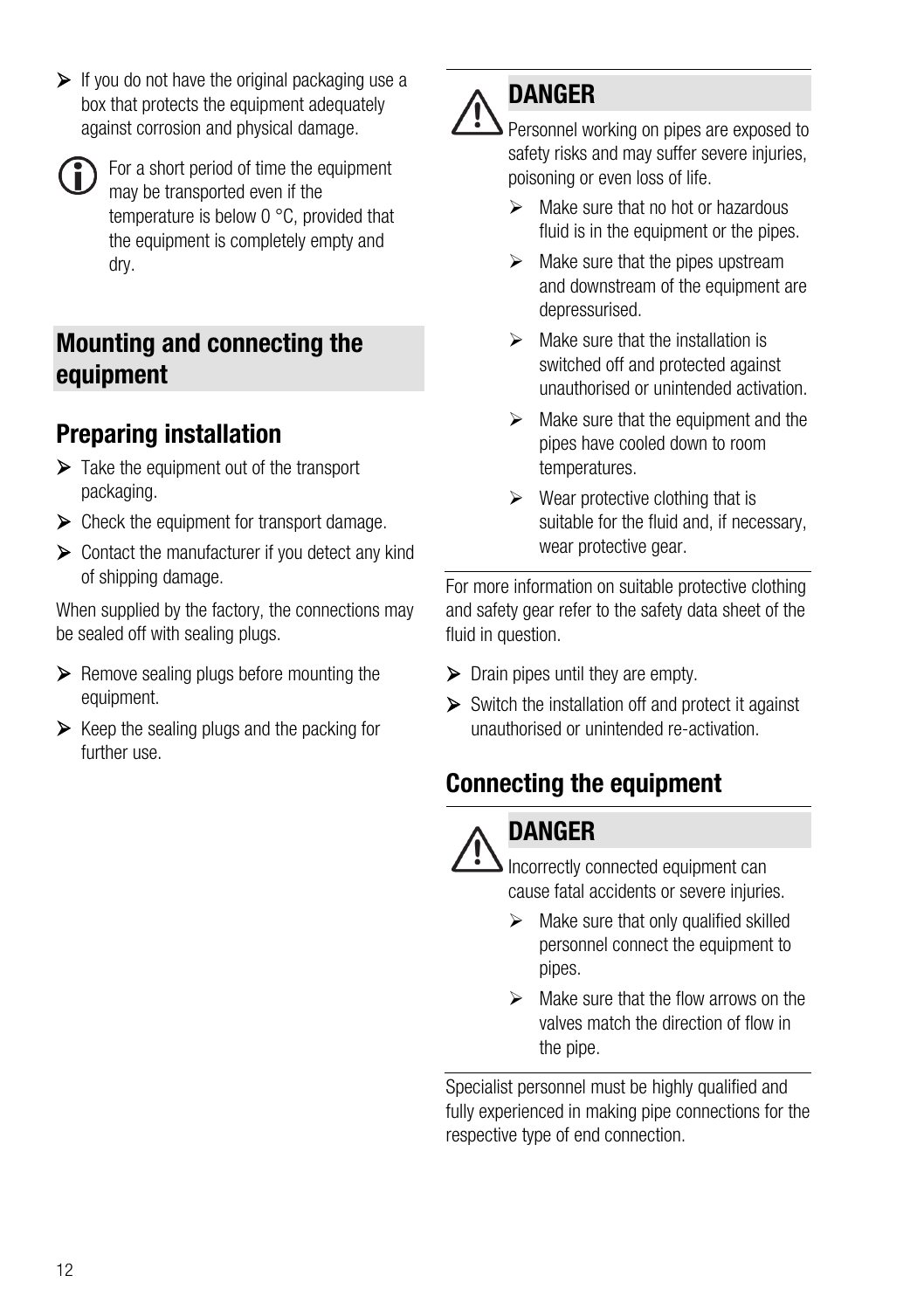## **CAUTION**

Do not drop the equipment. If it falls down it may cause bruises and injuries.

- $\triangleright$  To transport and mount the equipment safely use suitable lifting gear.
- $\triangleright$  Connect a noose strap of the lifting gear to each end connection.
- $\triangleright$  Provide adequate support for the equipment during transport and installation.
- $\triangleright$  Wear protective safety footwear.

Lightweight equipment may be transported and mounted without using any lifting gear.

To lift equipment the weight of which exceeds approx. 25 kg, you need the help of a second person or suitable lifting gear.

Your physical strength and on-site regulations and conditions determine what weight can be lifted and if support is required.

## Attention!

Equipment will be damaged if the end connections are undersized.

- $\triangleright$  Make sure that the connections are strong and rigid enough to support the weight of the equipment and to withstand the forces that occur during operation.
- $\triangleright$  Make sure that the pipe system of the plant is clean.
- $\triangleright$  Make sure that the equipment is free from foreign matter.

Please observe the space required for servicing the individual components. For information on the required withdrawal distance see the respective operating manual for the component in question.

- $\triangleright$  Observe all specified withdrawal distances when mounting the equipment.
- $\triangleright$  Make sure that the flow arrow matches the direction of the fluid flow in the pipe.

The direction of flow is indicated by the arrow on the valves.

- $\triangleright$  Connect the end connections of the equipment properly to the pipes.
- $\triangleright$  Make sure that the equipment is safely mounted and that all connections are made correctly.
- ▶ In equipment type QuickEM Control connect the measuring electrode to the terminal strips of the test station

#### <span id="page-12-0"></span>**Operation**

- $\triangleright$  Before commissioning the equipment make sure that:
- **D** all flanged connections of the equipment are tightly bolted together and leakproof.
- **■** the measuring electrode is mounted correctly and in accordance with the wiring diagram.

All necessary specifications are indicated in the installation & operating manual of the respective component.

To remove contamination in the pipes you can use the bypass for rinsing. To do so proceed as follows:

- $\triangleright$  Close the shut-off valve upstream and downstream of the steam trap.
- $\triangleright$  Slowly open the shut-off valve of the bypass.

The medium flows now through the bypass, rinsing off any contaminants.

- $\triangleright$  Rinse until no more impurities come out.
- $\triangleright$  Close the shut-off valve of the bypass.
- $\triangleright$  Completely open the shut-off valve upstream and downstream of the steam trap.

The equipment is now ready for operation.

During operation no adjustments or service work on the equipment is required.

For more information on the operation of the individual components refer to the respective installation & operating manuals.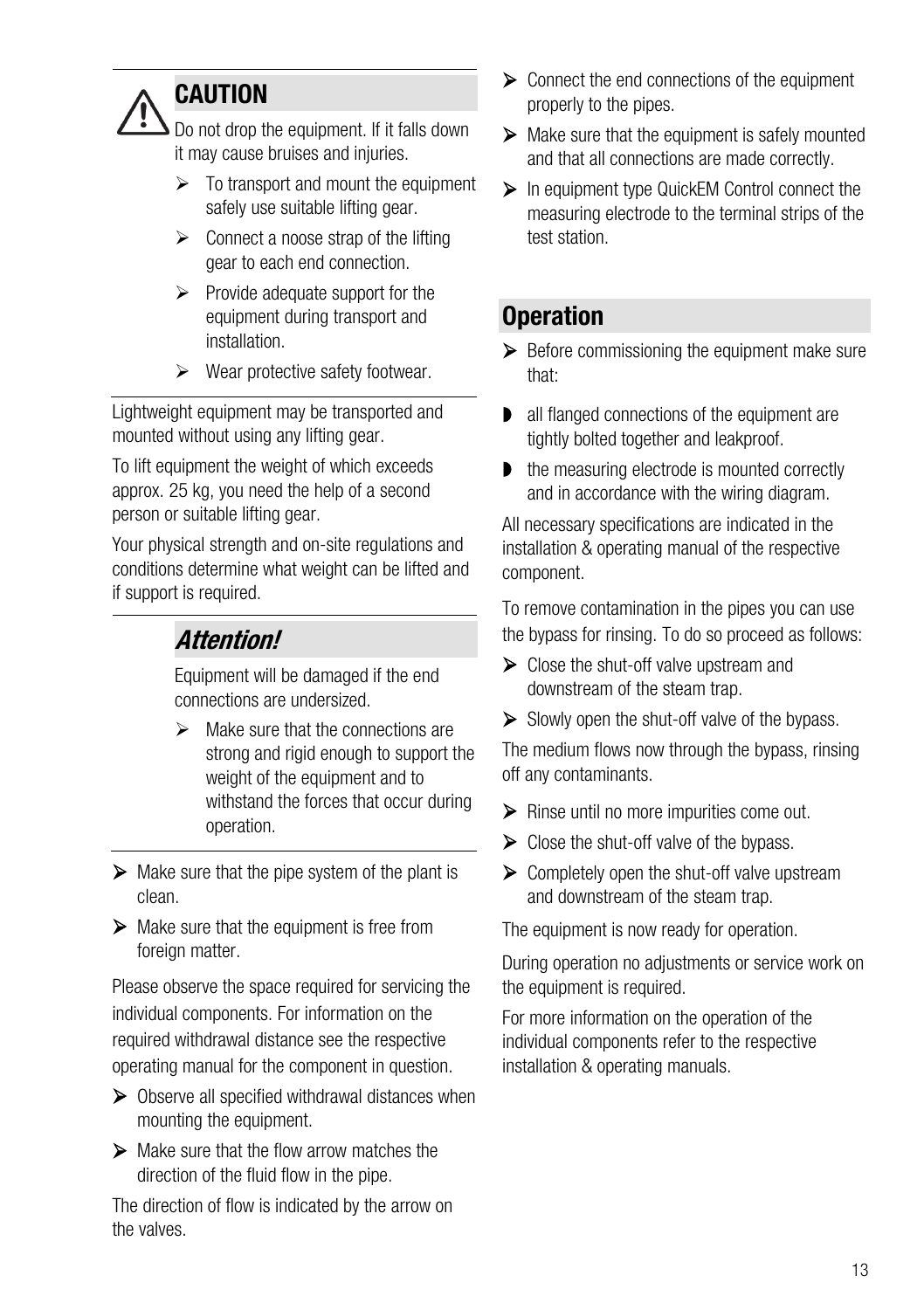## **Caution**

Risk of injuries if you touch parts of the installation during operation without wearing suitable protective clothing.

- $\triangleright$  Always wear protective clothing if you touch parts of the installation during operation.
- Observe and follow all instructions on protective clothing stated in all applicable documents and the safety data sheet for the fluid used.

Note that the handwheels of the shut-off valves in particular may be hot during operation.

## <span id="page-13-0"></span>After operation

### DANGER

If fluid escapes personnel may suffer severe injuries, poisoning or even loss of life.

- $\triangleright$  After working on the equipment make sure that all connections and valves are tight.
- $\triangleright$  Make sure that the gaskets of the body are leakproof.

## DANGER

Personnel working on pipes are exposed to safety risks and may suffer severe injuries. poisoning or even loss of life.

- $\triangleright$  Make sure that no hot or hazardous fluid is in the equipment or the pipes.
- $\triangleright$  Make sure that the pipes upstream and downstream of the equipment are depressurised.
- $\triangleright$  Make sure that the installation is switched off and protected against unauthorised or unintended activation.
- $\triangleright$  Make sure that the equipment and the pipes have cooled down to room temperatures.
- $\triangleright$  Wear protective clothing that is suitable for the fluid and, if necessary, wear protective gear.

 For more information on suitable protective clothing and safety gear refer to the safety data sheet of the fluid in question.

#### Attention!

Frost damage may occur when the installation is shut down.

 $\triangleright$  Drain the equipment if ambient temperatures below 0 °C (frost) are to be expected.

## <span id="page-13-1"></span>Removing external dirt deposits

- $\triangleright$  To remove dirt deposits rinse the equipment with fresh water and wipe it with a clean, lintfree cloth.
- To remove any persistent residues use a cleaning agent that is suitable for the material and carefully wipe the equipment with a clean, lint-free cloth.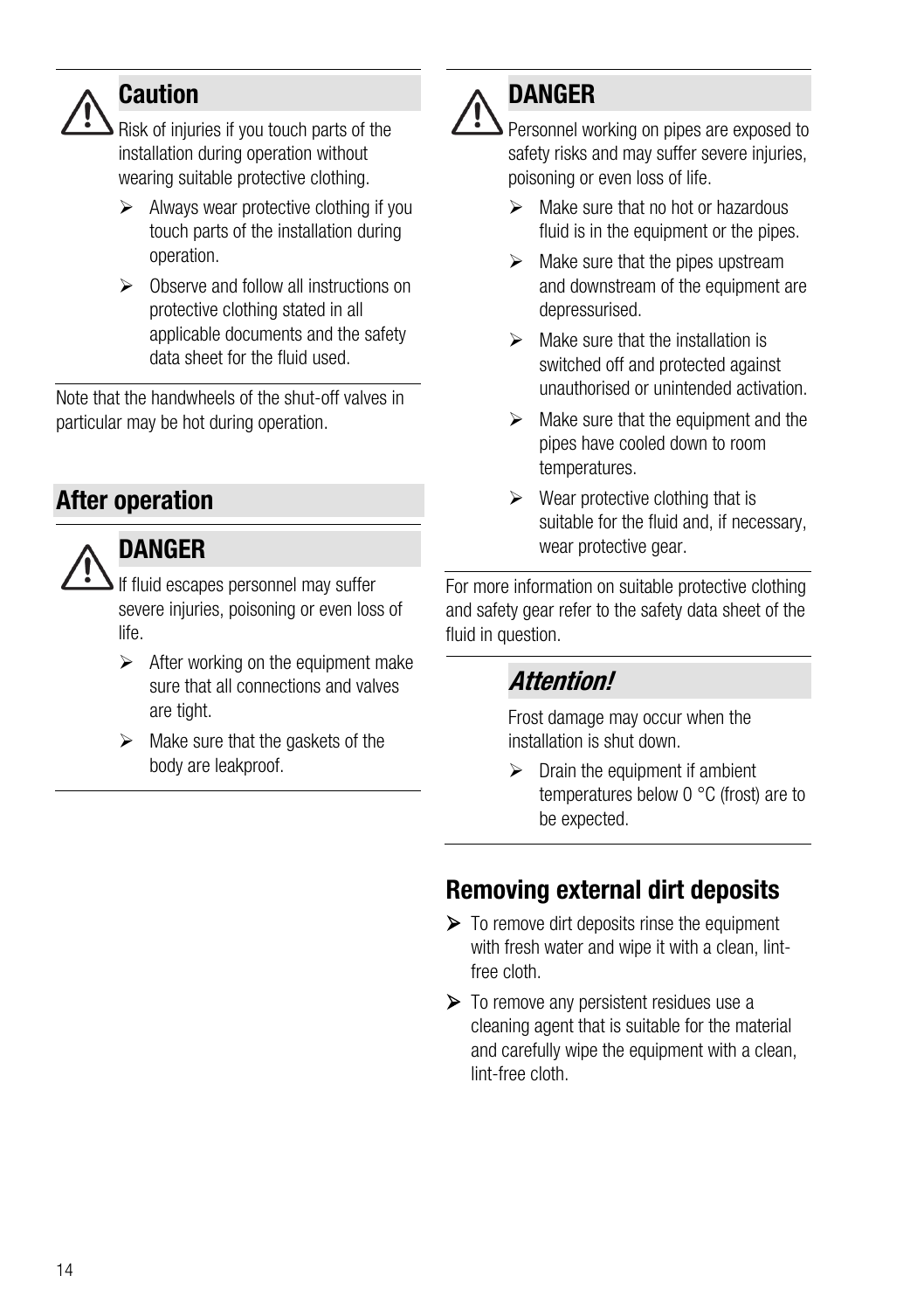## <span id="page-14-0"></span>Maintaining the equipment

The equipment does not require any particular maintenance.

For more information on servicing and maintenance of the individual components refer to the respective installation & operating manuals.



**CD** Malfunctions may occur if the equipment is used with different types of condensate: The following condensates in particular cause problems:

- very oily condensates
- $\triangleright$  condensates that resinify or become gummy
- condensates that recrystallize
- condensates that contain solid matter.

In these cases check the equipment at regular intervals for contamination and, if necessary, remove dirt deposits. To reduce contamination we recommend installing a sedimentation vessel or a dirt pocket arrangement upstream of the equipment.

#### <span id="page-14-1"></span>Servicing the equipment and installing spare parts

No spare parts are available for the equipment. For information on spare parts for the individual components refer to the respective installation & operating manuals.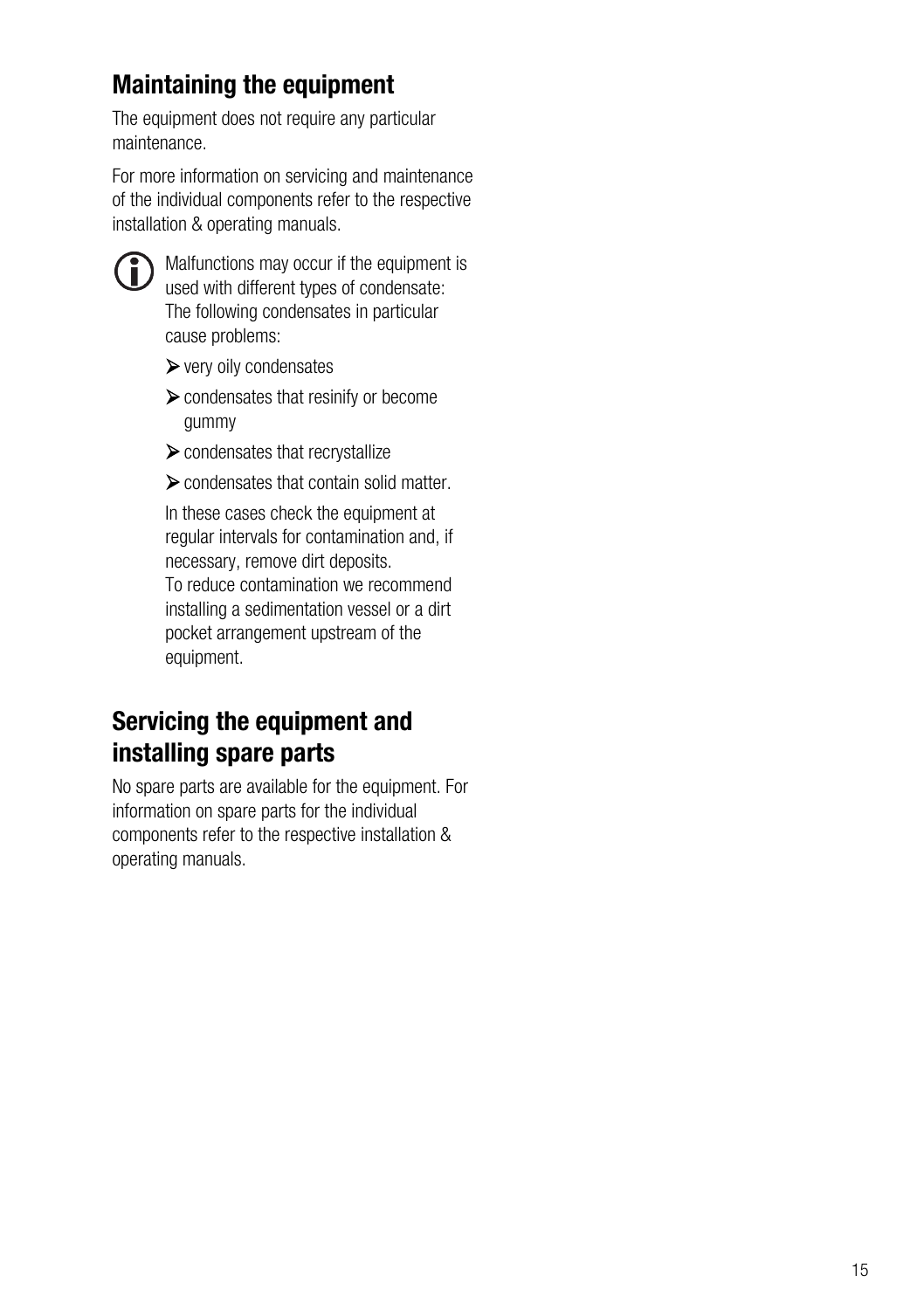## <span id="page-15-0"></span>**Troubleshooting**

| <b>Problem</b>                           | Cause                                    | Remedy                                                               |
|------------------------------------------|------------------------------------------|----------------------------------------------------------------------|
| Fluid escapes (equipment is<br>leaking). | The equipment or the body is<br>damaged. | Replace the equipment with a new one.                                |
| Fluid escapes (equipment is<br>leaking). | A gasket is damaged.                     | Replace the gasket with a new one.<br>Clean gasket seating surfaces. |
| Fluid escapes (equipment is<br>leaking). | The connections are not tight.           | Provide the connections with leakproof<br>seals.                     |

For information on troubleshooting refer to the installation & operating manuals of the individual components.

 If faults occur that are not listed above or cannot be corrected, please contact our Technical Service or authorized agency in your country.

#### <span id="page-15-1"></span>Putting the equipment out of operation

#### <span id="page-15-2"></span>Removing harmful substances

 $\triangleright$  Remove all residues from the equipment.

 $\triangleright$  For the disposal of all residues observe the pertinent legal regulations concerning waste disposal.

## <span id="page-15-3"></span>Removing the equipment

 $\triangleright$  Store the equipment as described on page [11.](#page-10-1)

## <span id="page-15-4"></span>Re-using equipment after storage

Observe the following instructions if you want to remove the equipment and use it again somewhere else:

- Make sure that the equipment is free of any fluid residues.
- Make sure that all connections are in good condition and leak-free.
- $\triangleright$  Use the equipment only for its intended purpose and the service conditions for which it was specified.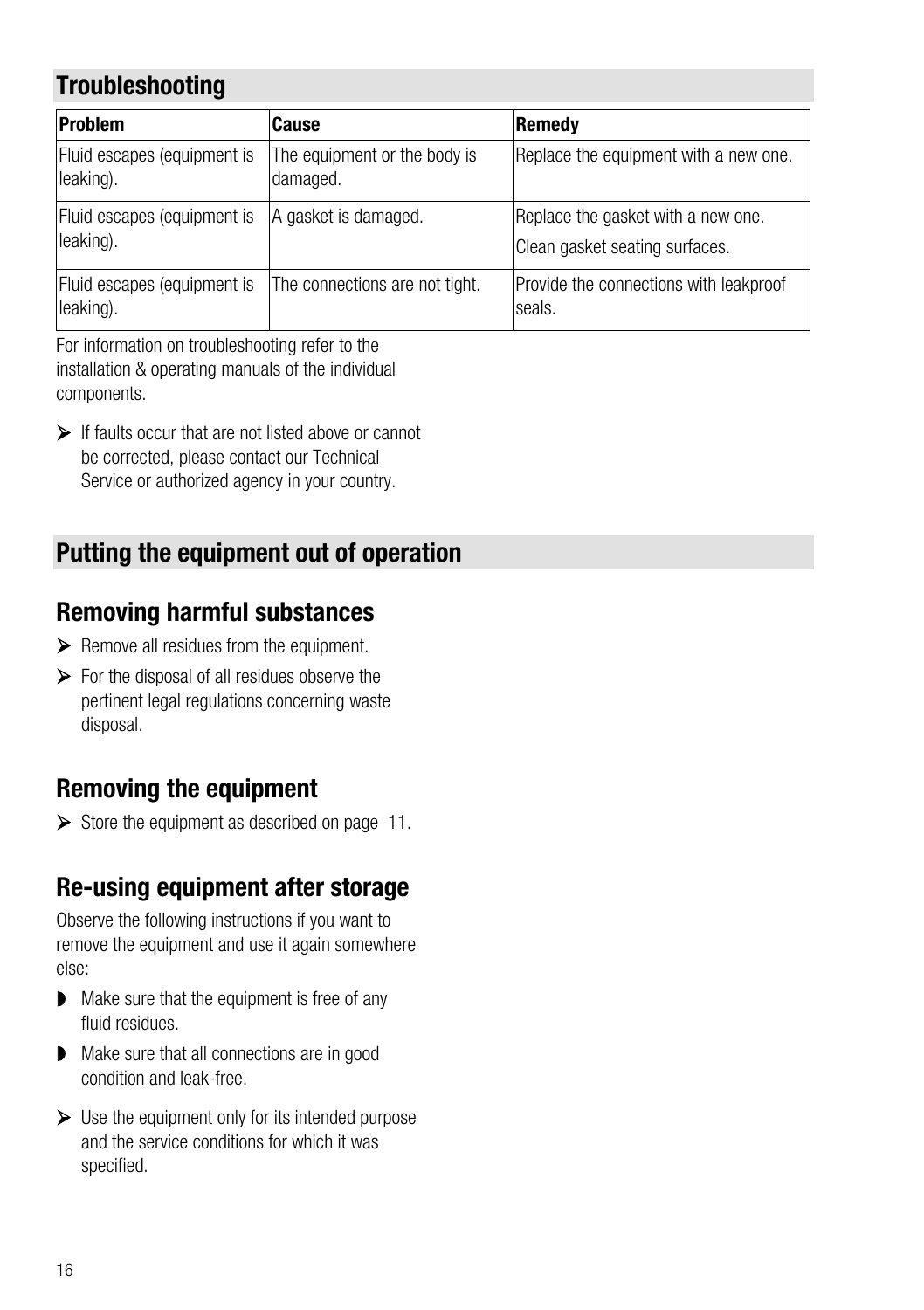#### <span id="page-16-0"></span>Disposing of the equipment



## **CAUTION**

Environmental damage may be caused by poisonous fluid residues.

- $\triangleright$  Before disposing of the equipment make sure that it is clean and free of fluid residues.
- $\triangleright$  For the disposal of all materials observe the pertinent legal regulations concerning waste disposal.

The equipment is made from the following materials:

#### Materials used in QuickEM, steel version

| <b>Component part</b>       | <b>Material</b>                              |
|-----------------------------|----------------------------------------------|
| Pipes and fittings          | <b>P235GH</b>                                |
| Gaskets                     | PSM graphite with<br>perforated steel insert |
| Hexagon-head bolts,<br>nuts | 5.6/5.2                                      |

#### Materials used in QuickEM, stainless steel version

| Component part              | <b>Material</b>                              |
|-----------------------------|----------------------------------------------|
| Pipes and fittings          | 1.4571                                       |
| Gaskets                     | PSM graphite with<br>perforated steel insert |
| Hexagon-head bolts,<br>nuts | A2/70                                        |

For information on materials used for the individual components refer to the respective installation & operating manuals.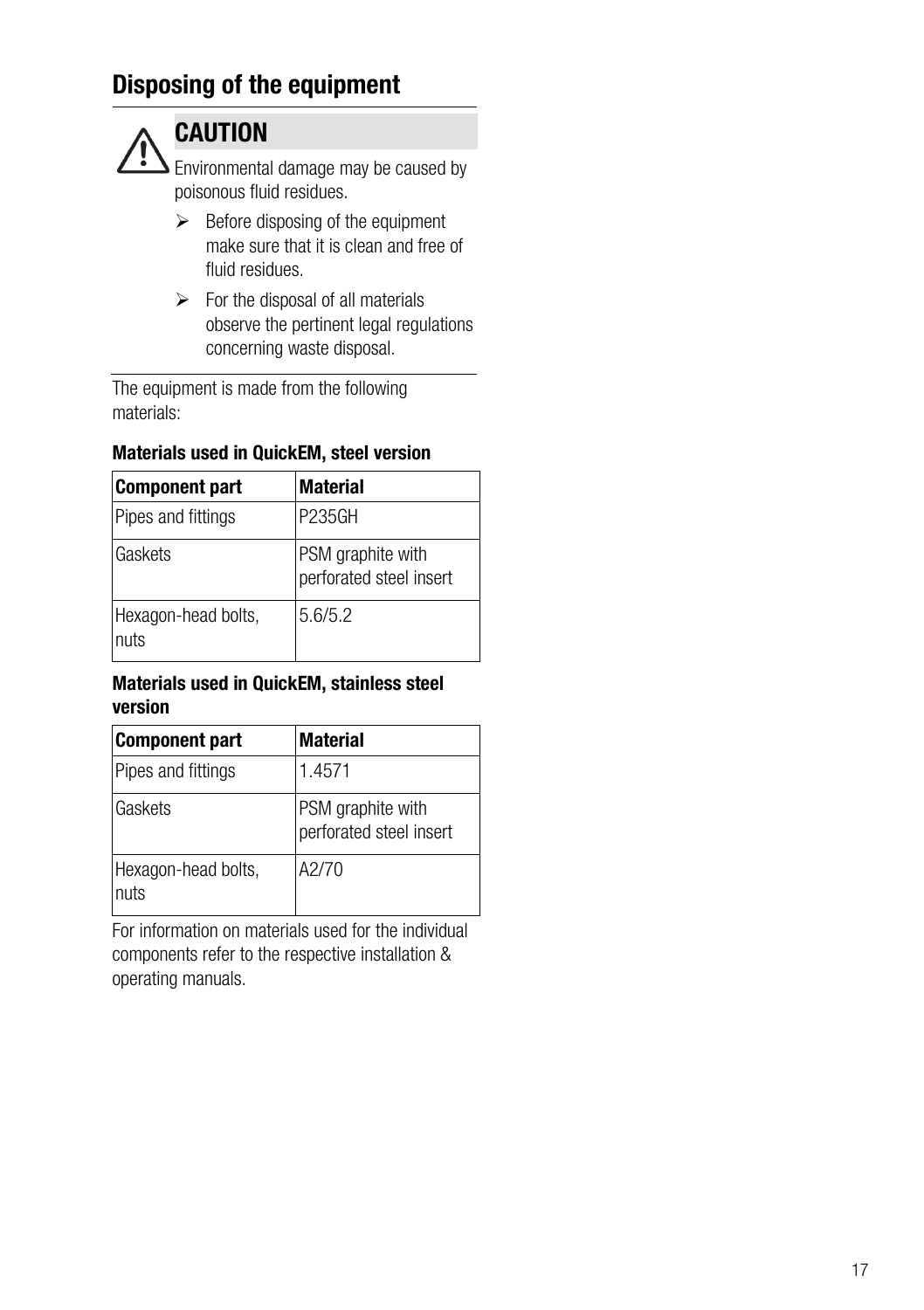## <span id="page-17-0"></span>Technical data

## <span id="page-17-1"></span>Dimensions and weights

#### QuickEM with bypass



| Steam trap type: |                           |    |             | BK    | <b>MK</b> |                          | <b>UNA</b> |
|------------------|---------------------------|----|-------------|-------|-----------|--------------------------|------------|
| DN               |                           | PN |             |       |           |                          |            |
| <b>DN15</b>      | Dimensions [mm]<br>A      |    | <b>PN16</b> | 821   |           |                          |            |
|                  |                           |    | <b>PN40</b> | 841   |           |                          |            |
|                  |                           | B  | all         | 200   |           |                          |            |
|                  | Weight [kg]               |    | <b>PN16</b> | 21    | 21        | 26                       |            |
|                  |                           |    | <b>PN40</b> | 25    | 25        | -                        | 27         |
| <b>DN20</b>      | Dimensions [mm]           | A  | all         | 908   |           |                          |            |
|                  |                           | B  | all         | 200   |           |                          |            |
|                  | Weight [kg]               |    | <b>PN16</b> | 27    | 27        | 33                       |            |
|                  |                           |    | <b>PN40</b> | 31    | 31        | $\overline{\phantom{0}}$ | 34         |
| <b>DN25</b>      | Dimensions [mm]<br>A      |    | all         | 988   |           |                          |            |
|                  |                           | B  | all         | 200   |           |                          |            |
|                  | Weight [kg]               |    | <b>PN16</b> | 45    | 45        | 51                       |            |
|                  |                           |    | <b>PN40</b> | 49    | 49        |                          | 53         |
| <b>DN40</b>      | Dimensions [mm]<br>A<br>B |    | all         | 1,290 |           |                          |            |
|                  |                           |    | all         | 300   |           |                          |            |
|                  | Weight [kg]               |    | <b>PN16</b> | 83    | 83        | 97                       |            |
|                  |                           |    | <b>PN40</b> | 82    | 82        | $\overline{\phantom{0}}$ | 96         |
| <b>DN50</b>      | Dimensions [mm]<br>Α<br>B |    | all         | 1,452 |           |                          |            |
|                  |                           |    | all         | 300   |           |                          |            |
|                  | Weight [kg]               |    | <b>PN16</b> | 102   | 103       | 115                      |            |
|                  |                           |    | <b>PN40</b> | 101   | 102       | -                        | 114        |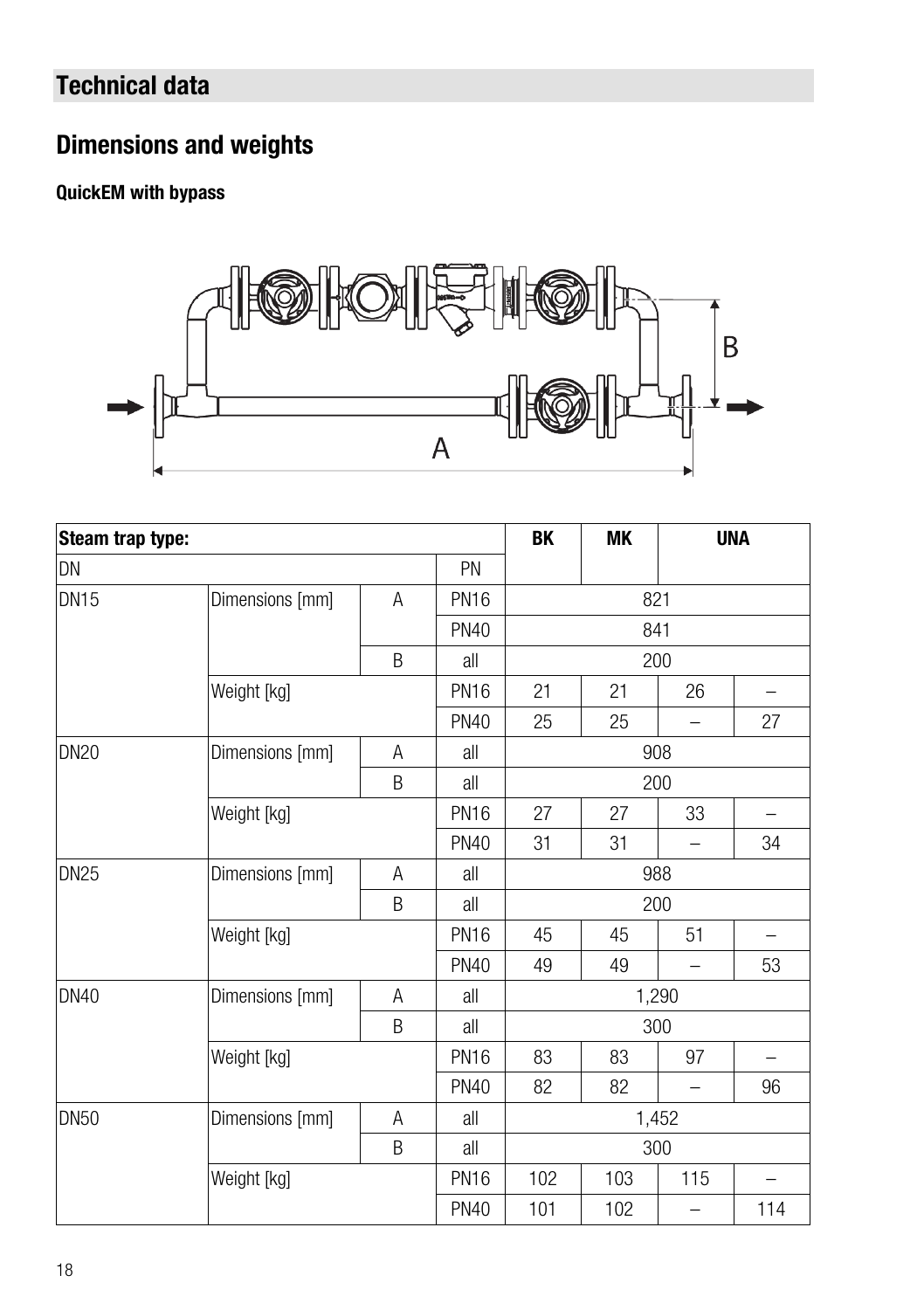#### QuickEM without bypass



| Steam trap type: |                 |           |             | BK  | <b>MK</b> |     | <b>UNA</b> |
|------------------|-----------------|-----------|-------------|-----|-----------|-----|------------|
| DN               |                 | <b>PN</b> |             |     |           |     |            |
| <b>DN15</b>      | Dimensions [mm] | A         | <b>PN16</b> | 564 |           |     |            |
|                  | <b>PN40</b>     |           |             | 584 |           |     |            |
|                  | Weight [kg]     |           | <b>PN16</b> | 11  | 11        | 16  |            |
|                  |                 |           | <b>PN40</b> | 14  | 14        |     | 17         |
| <b>DN20</b>      | Dimensions [mm] | A         | all         | 627 |           |     |            |
|                  | Weight [kg]     |           | <b>PN16</b> | 14  | 14        | 20  |            |
|                  |                 |           | <b>PN40</b> | 17  | 17        |     | 21         |
| <b>DN25</b>      | Dimensions [mm] | A         | all         | 670 |           |     |            |
|                  | Weight [kg]     |           | <b>PN16</b> | 16  | 16        | 23  |            |
|                  |                 |           | <b>PN40</b> | 20  | 20        |     | 23         |
| <b>DN40</b>      | Dimensions [mm] | A         | all         | 870 |           |     |            |
|                  | Weight [kg]     |           | <b>PN16</b> | 50  | 50        | 64  |            |
|                  |                 |           | <b>PN40</b> | 49  | 49        |     | 63         |
| DN <sub>50</sub> | Dimensions [mm] | A         | all         |     |           | 968 |            |
|                  | Weight [kg]     |           | <b>PN16</b> | 59  | 59        | 73  |            |
|                  |                 |           | <b>PN40</b> | 58  | 58        |     | 72         |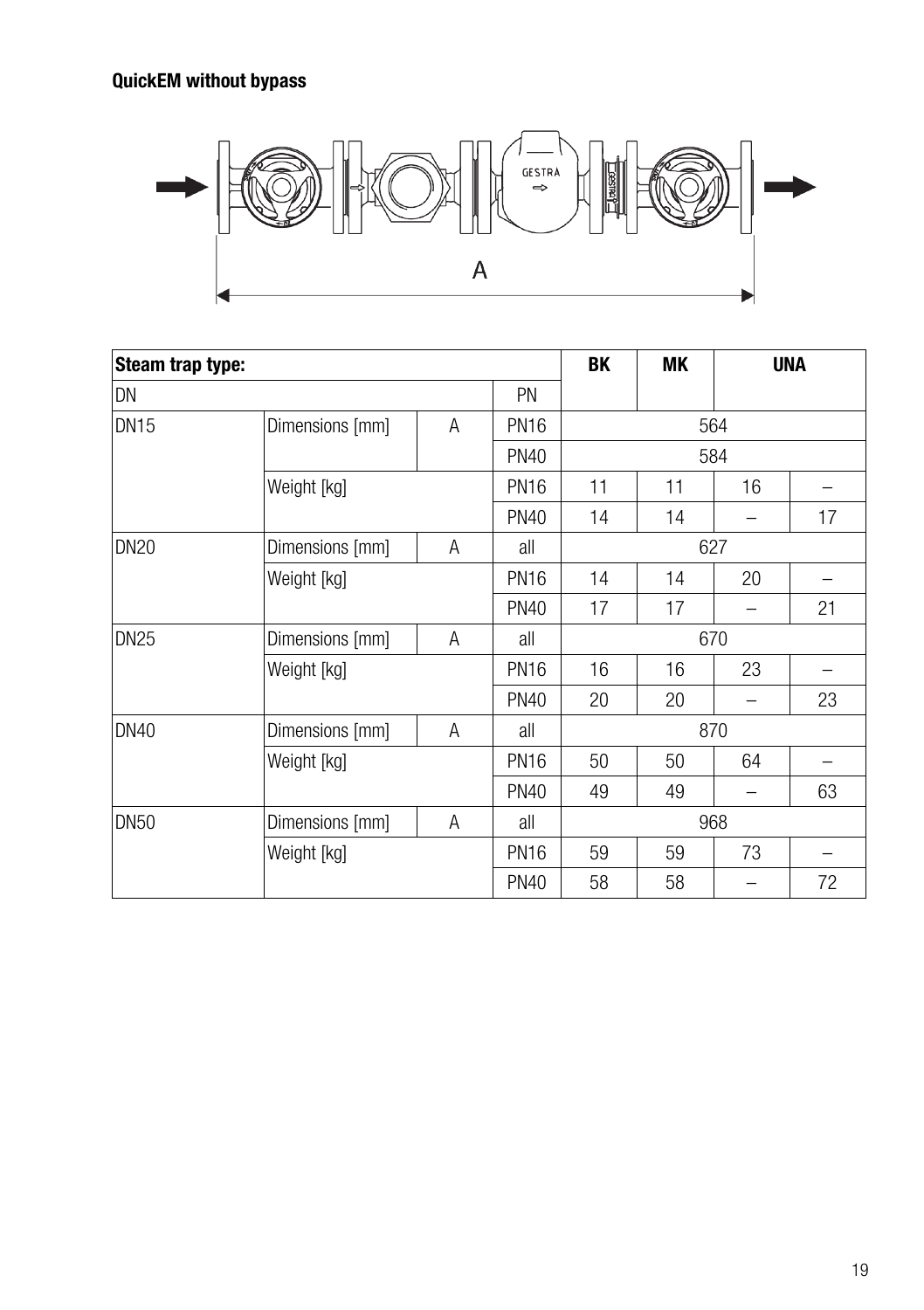#### QuickEM Control with bypass



| Steam trap type: |                      |             |             |       | <b>MK</b> | <b>UNA</b>               |       |
|------------------|----------------------|-------------|-------------|-------|-----------|--------------------------|-------|
| DN               | PN                   |             |             |       |           |                          |       |
| <b>DN15</b>      | Dimensions [mm]      | Α           | all         | 689   | 689       | 841                      | 841   |
|                  |                      | B           | all         | 250   | 250       | 200                      | 200   |
|                  | Weight [kg]          |             |             |       | 21        | 27                       |       |
|                  |                      |             |             |       | 21        | $\overline{\phantom{0}}$ | 27    |
| <b>DN20</b>      | Dimensions [mm]      | A           | all         | 756   | 756       | 908                      | 908   |
|                  | B                    |             | all         | 250   | 250       | 200                      | 200   |
|                  | Weight [kg]          | <b>PN16</b> | 27          | 27    | 33        |                          |       |
|                  |                      |             | <b>PN40</b> | 27    | 27        | $\overline{\phantom{0}}$ | 33    |
| <b>DN25</b>      | Dimensions [mm]      | A           | all         | 826   | 826       | 988                      | 988   |
|                  |                      | B           | all         | 300   | 300       | 200                      | 200   |
|                  | Weight [kg]          | <b>PN16</b> | 45          | 45    | 51        |                          |       |
|                  |                      | <b>PN40</b> | 45          | 45    |           | 51                       |       |
| <b>DN40</b>      | Dimensions [mm]<br>Α |             | all         | 1,320 | 1,320     | 1,090                    | 1,090 |
|                  |                      | all         | 400         |       |           |                          |       |
|                  | Weight [kg]          | <b>PN16</b> | 81          | 81    | 88        |                          |       |
|                  |                      |             | <b>PN40</b> | 80    | 80        |                          | 87    |
| <b>DN50</b>      | Dimensions [mm]      | A           | all         | 1,452 | 1,452     | 1,222                    | 1,222 |
|                  | B                    |             | all         | 400   |           |                          |       |
|                  | Weight [kg]          |             | <b>PN16</b> | 100   | 101       | 103                      |       |
|                  |                      | <b>PN40</b> | 99          | 100   |           | 102                      |       |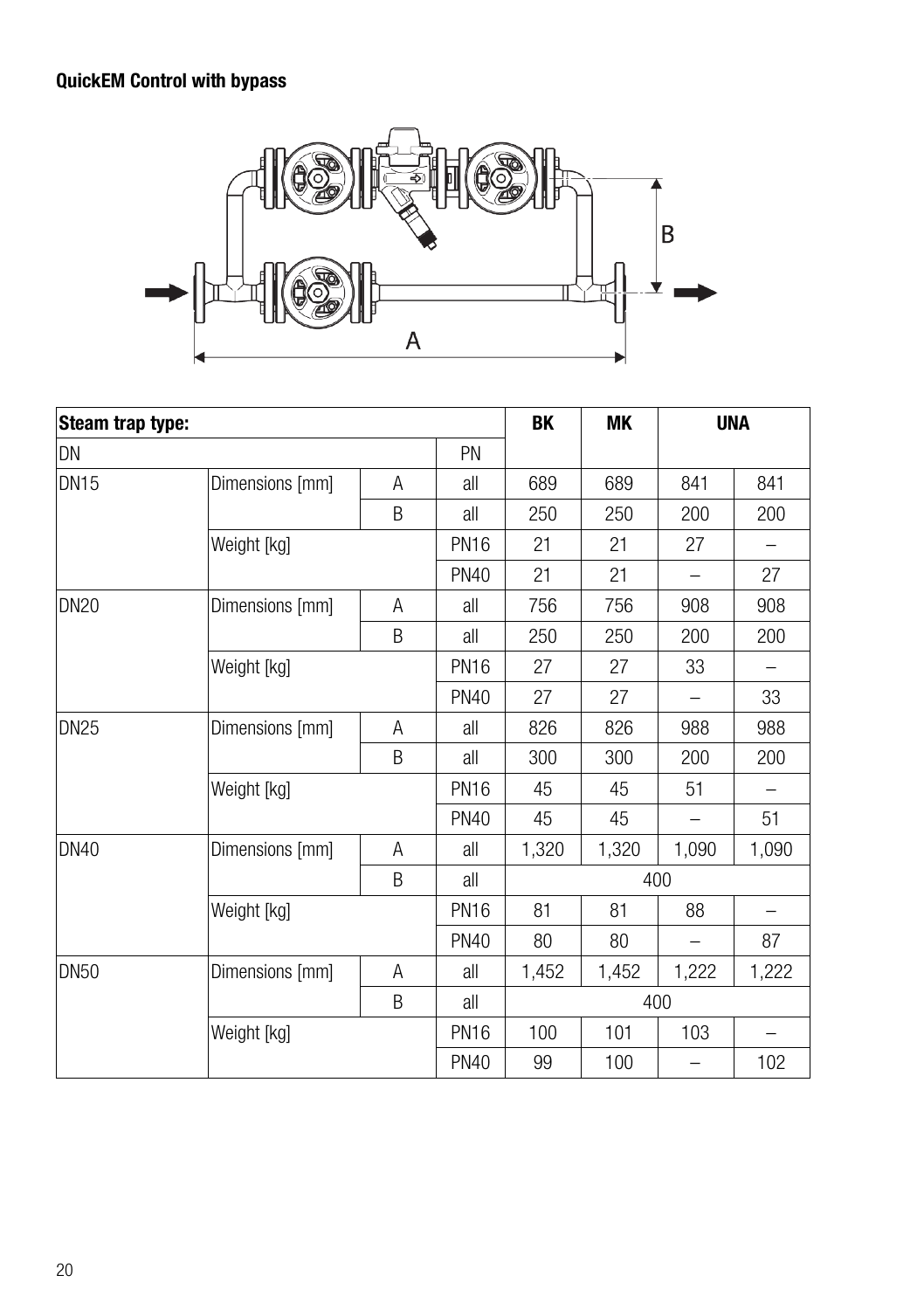#### QuickEM Control without bypass



| Steam trap type: |                      |             |             |     | МK  | <b>UNA</b> |     |
|------------------|----------------------|-------------|-------------|-----|-----|------------|-----|
| DN               | <b>PN</b>            |             |             |     |     |            |     |
| <b>DN15</b>      | Dimensions [mm]<br>A |             | all         | 432 | 432 | 584        | 584 |
|                  | Weight [kg]          |             |             |     | 11  | 17         |     |
|                  |                      |             | <b>PN40</b> | 11  | 11  |            | 17  |
| <b>DN20</b>      | Dimensions [mm]      | A           | all         | 475 | 475 | 627        | 627 |
|                  | Weight [kg]          | <b>PN16</b> | 14          | 14  | 20  |            |     |
|                  |                      |             | <b>PN40</b> | 14  | 14  |            | 20  |
| <b>DN25</b>      | Dimensions [mm]      | A           | all         | 508 | 508 | 670        | 670 |
|                  | Weight [kg]          | <b>PN16</b> | 16          | 16  | 22  |            |     |
|                  |                      |             | <b>PN40</b> | 16  | 16  |            | 22  |
| <b>DN40</b>      | Dimensions [mm]<br>Α |             | all         | 900 | 900 | 668        | 668 |
|                  | Weight [kg]          | <b>PN16</b> | 46          | 47  | 50  |            |     |
|                  |                      |             | <b>PN40</b> | 46  | 47  |            | 50  |
| <b>DN50</b>      | Dimensions [mm]      | A           | all         | 968 | 968 | 736        | 736 |
|                  | Weight [kg]          |             | <b>PN16</b> | 55  | 56  | 56         |     |
|                  |                      |             | <b>PN40</b> | 55  | 56  |            | 56  |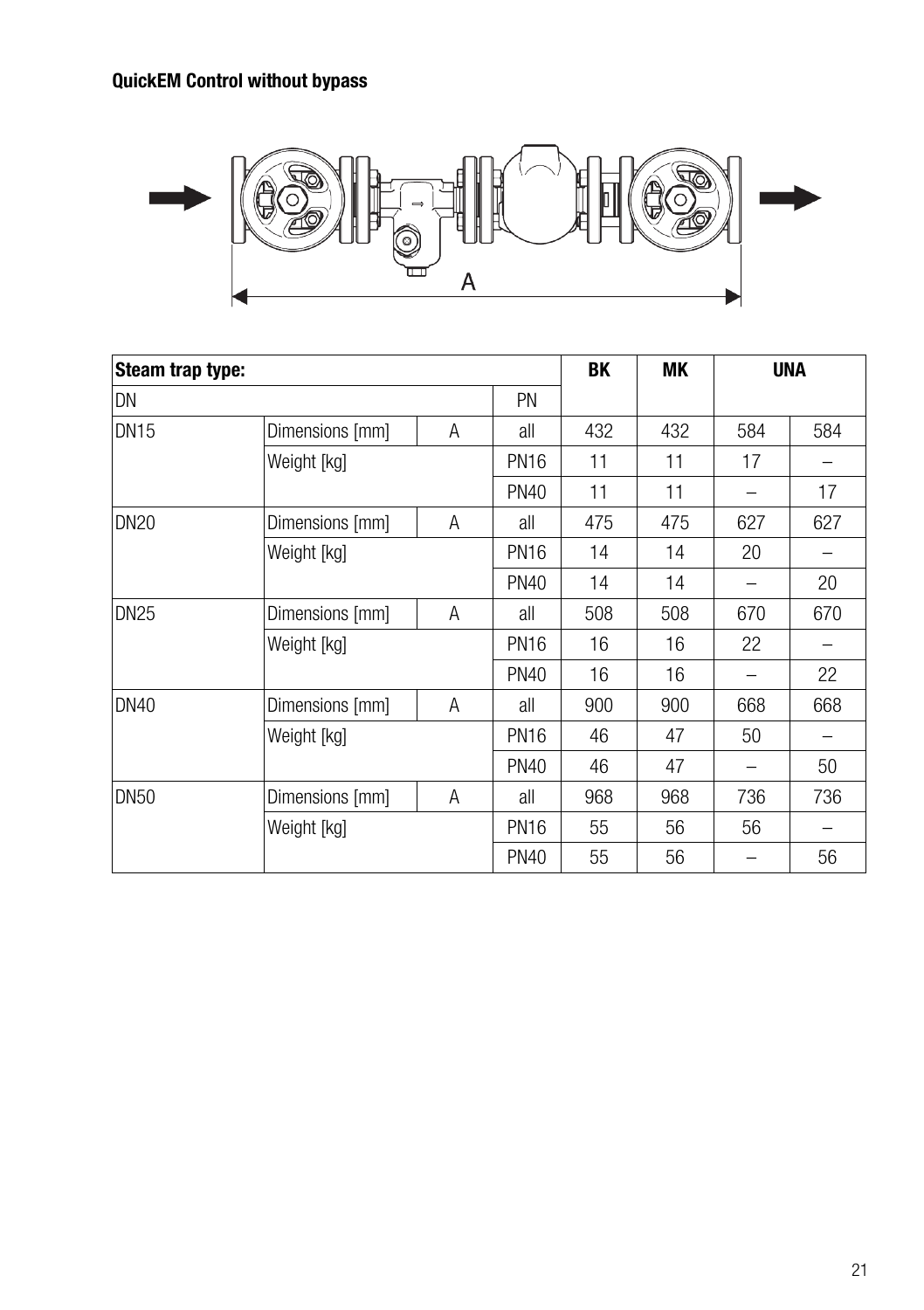### <span id="page-21-0"></span>Pressure & temperature ratings

The following pressure, temperature and pH limits refer to equipment without sightglass. For information on limiting conditions for the individual components refer to the respective installation & operating manuals.

The lowest or highest limit of any component determines the decisive overall limiting conditions of the equipment.

#### Limiting conditions for steel version QuickEM PN16/QuickEM-Control PN16

| pH value          | ≤ 9          |          |      |      |                                 |      |  |
|-------------------|--------------|----------|------|------|---------------------------------|------|--|
| <b>Pressure p</b> | [barg]       | 16.0     | '4.4 | 12.8 | n 1<br>$\overline{\phantom{a}}$ | 9.6  |  |
| Temperature T     | $\Gamma$ °Cl | $-10/20$ | 100  | 200  | $250^{\circ}$                   | 2801 |  |

1 If QuickEM Control together with measuring electrode NRG 16-27 or NRG 16-28 is used, the max. admissible temperature limit is 238 °C.

#### Limiting conditions for steel version QuickEM PN40/QuickEM-Control PN40

| pH value          | ≤ 10   |          |            |      |                  |             |  |
|-------------------|--------|----------|------------|------|------------------|-------------|--|
| <b>Pressure p</b> | [barg] | 40.0     | 27<br>، اں | 33.3 | 30.4             | 27.6        |  |
| Temperature T     | lr°Cl  | $-10/20$ | 100        | 200  | 250 <sup>1</sup> | $300^\circ$ |  |

1 If QuickEM Control together with measuring electrode NRG 16-27 or NRG 16-28 is used, the max. admissible temperature limit is 238 °C.

#### Limiting conditions for stainless steel version QuickEM PN16/QuickEM Control PN16

| pH value          | ≤7           |          |      |      |                  |                  |  |
|-------------------|--------------|----------|------|------|------------------|------------------|--|
| <b>Pressure p</b> | [barg]       | 16.0     | 12.5 | 10.0 | 9.0              | 9.0              |  |
| Temperature T     | $\Gamma$ °C1 | $-10/20$ | 100  | 200  | 250 <sup>2</sup> | 280 <sup>2</sup> |  |

1 Fluids with pH value above 7 have the potential to cause glass corrosion. As the temperature and pH value of the fluid increases, the possibility of etching the glass also increases.

2 If QuickEM Control together with measuring electrode NRG 16-27 or NRG 16-28 is used, the max. admissible temperature limit is 238 °C.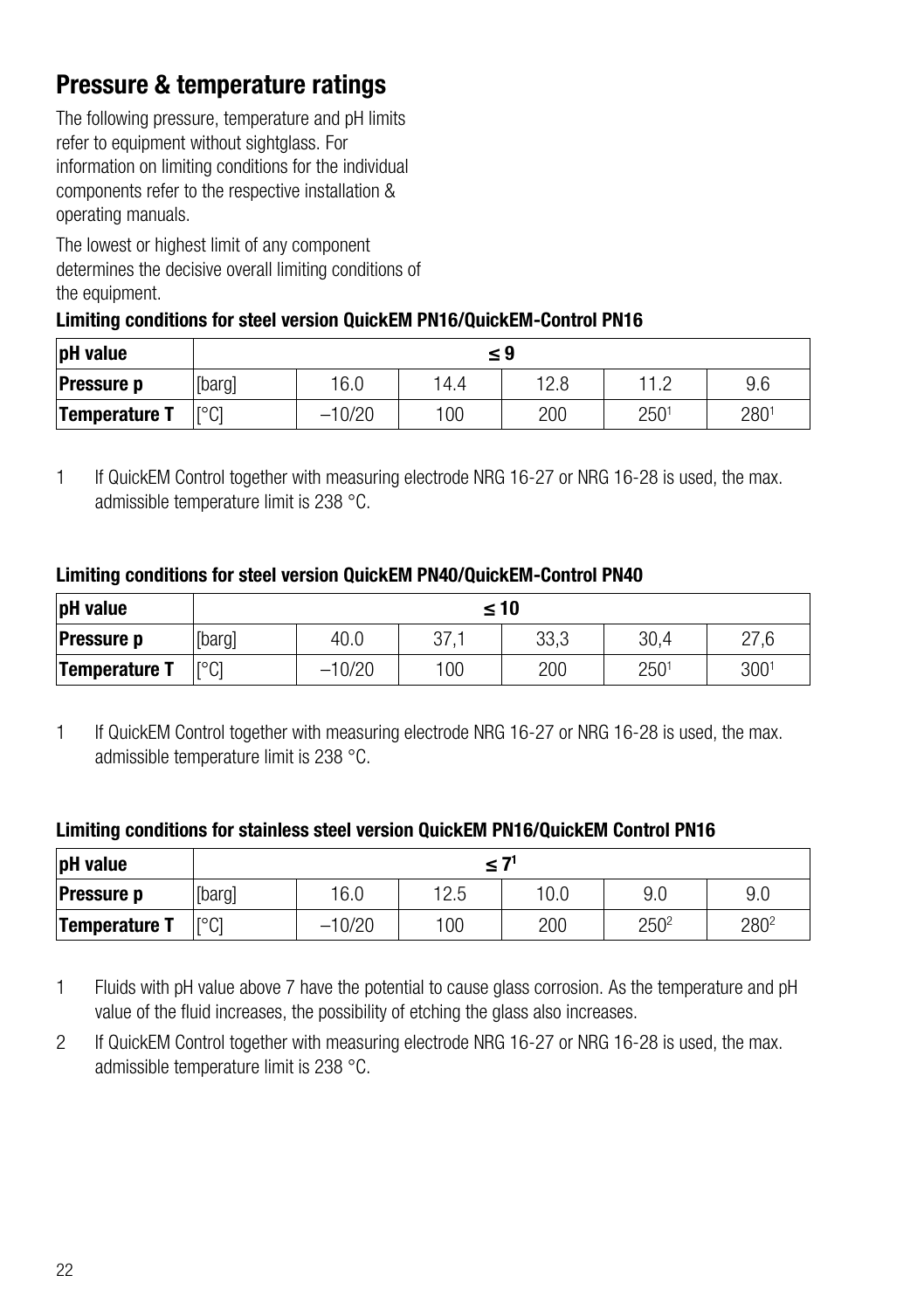#### Limiting conditions for stainless steel version QuickEM PN40/QuickEM Control PN40

| pH value          | $\leq 7$     |          |      |      |                  |      |  |
|-------------------|--------------|----------|------|------|------------------|------|--|
| <b>Pressure p</b> | [barg]       | 40.0     | 32.5 | 25.0 | 23.0             | 21.C |  |
| Temperature T     | $\Gamma$ °C1 | $-10/20$ | 100  | 200  | 250 <sup>2</sup> | 2802 |  |

- 1 Fluids with pH value above 7 have the potential to cause glass corrosion. As the temperature and pH value of the fluid increases, the possibility of etching the glass also increases.
- 2 If QuickEM Control together with measuring electrode NRG 16-27 or NRG 16-28 is used, the max. admissible temperature limit is 238 °C.

#### <span id="page-22-0"></span>Declaration of Conformity – Standards and Directives

You can find details on the conformity of the equipment and the applicable standards and directives in the Declaration of Conformity and the relevant certificates.

You can download the latest Declaration of Conformity at www.gestra.com. You can request the relevant certificates by writing to the following address:

#### GESTRA AG

Münchener Straße 77 28215 Bremen Germany Phone  $+49\,421\,3503-0$ Fax +49 421 3503-393 e-mail info@de.gestra.com Web www.gestra.com

Modifications to the equipment not approved by us will invalidate the Declaration of Conformity and the certificates.